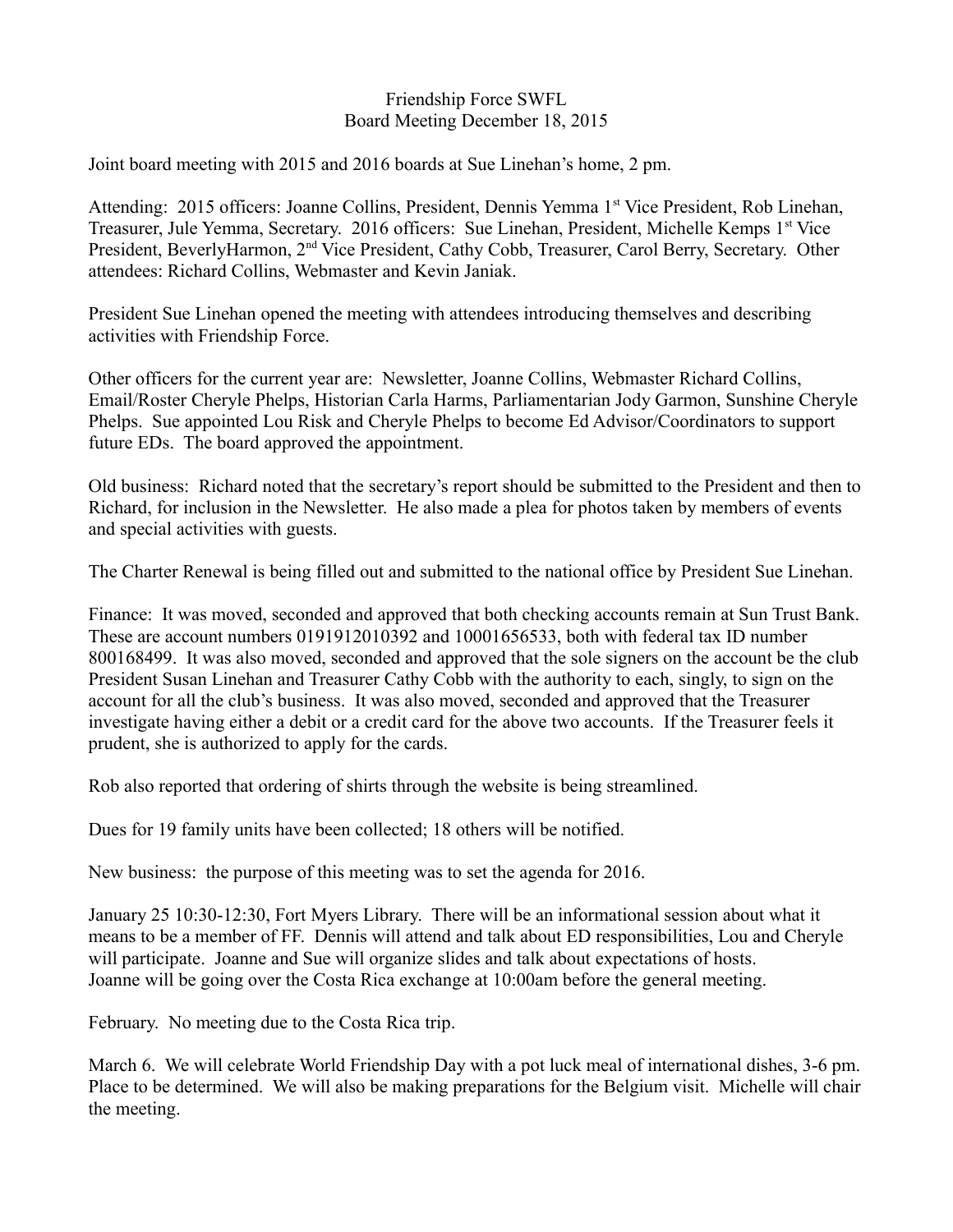April. Costa Rica slide program. Michelle will chair the meeting.

May. Tentative presentation by Bev and Kevin on their five week exchange.

June. Possible lunch out with those available. Short meeting but no program.

July. No meeting.

August. Ice cream social.

The fall monthly programs will be scheduled this spring. Dates and locations will also be scheduled then. Possible subjects for programs include: Ford Cooper speaking about his life as a foreign service employee, TSA official on travel, Cooley's trip to China,trips taken by Cassandra Wooton with FF, Carla Harms on the history of our club, and a "Friendsgiving" inviting foreign students.

December. Lou will try to arrange for the Christmas Party at Colonial Country Club. Perhaps it will include African exchange group if they are visiting at that time.

Other business

The treasurer will order a name badge as an application for dues is processed. Information of membership is then sent to Cheryle and a copy of the application will go to membership. We need someone to assist with publicity and think of ways to recruit more members. A request for a volunteer to take that position will be made.

It was determined that the  $2<sup>nd</sup>$  vice president will be in charge of setting up meeting locations.

A discussion followed about responsibilities and status of the ED advisor/ resource person. Lou and Cheryle will be overall advisors to EDs. With support others may be more willing to take on the role of ED.

A recruitment program will be scheduled for a retired teacher group. Sue and Joanne will make the presentation.

Joanne suggested that all board members read the by-laws.

Joanne recommended that board members consider attending the all Florida conference next year. No details are currently available.

The physical assets of the group are: a projector, a microphone, a feather flag, a banner and 2 metal signs.

The next board meeting will be held Jan 22, 2 pm at Michelle's house. Cathy and Rob will meet Jan 12 to go over details of the treasurer position.

Discussion followed of details of the Belgium exchange and the Costa Rica trip. The Belgium programs will include: a pizza party at Dennis and Jule's house, Ecco visit, a visit to the Mayor's office and lunch, A Babcock Ranch daytrip, a visit to the Edison house with lunch, a beach day and a farewell dinner at Lake Fairways. Suggestions for caterers for the farewell dinner are welcome. Cathy will check with a pianist to see if he would provide music. Each host will receive some money for gas and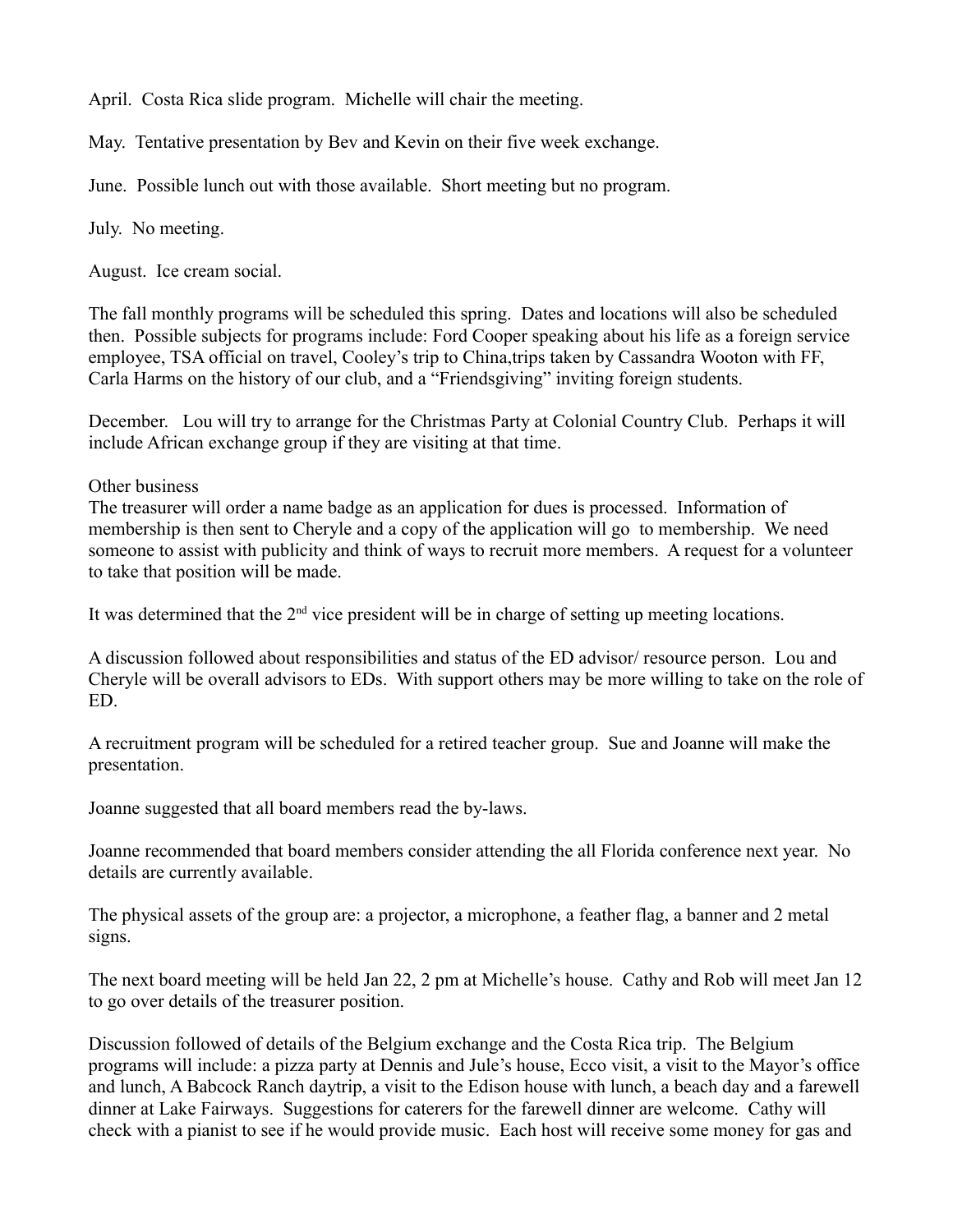lunches. Dennis suggested \$15/\$30 for one or two guests.

Joanne recommended Auto Slash.com, a broker for car rentals.

The meeting adjourned at 4:45 pm.

Respectfully submitted, Carol Berry, Secretary

## **FRIENDSHIP FORCE SWFL GENERAL MEETING**

# MINUTES OF December 13 2015

# PLACE: Colonial Country Club, Ft Myers Call to Order 12:10

## Remarks from the President Joanne Collins

- Welcome to members
- Thank you to Cheryle Phelps & Lou Rizk for booking the venue for the Christmas party
- Introduction of guests Priscilla & Hugh McShane; Maureen Butt
- Review of her time as president
- Thank you to her board members Dennis, Sibby, Rob, Sue and Jule and presentation of gift

Approval of Previous Minutes of August 2015 Meeting – No remarks, minutes approved

# Committee Reports

# Treasurer – Rob Linehan

- \$5300 in uncommitted funds
- A donation of \$200 was sent to the Harry Chapin Food Bank
- "I'm In" donation of \$1050 sent to Friendship Force International to help with cost of upgrading their computer system. Members contributed \$550, matched with \$500 from our treasury.
- Membership dues are due now.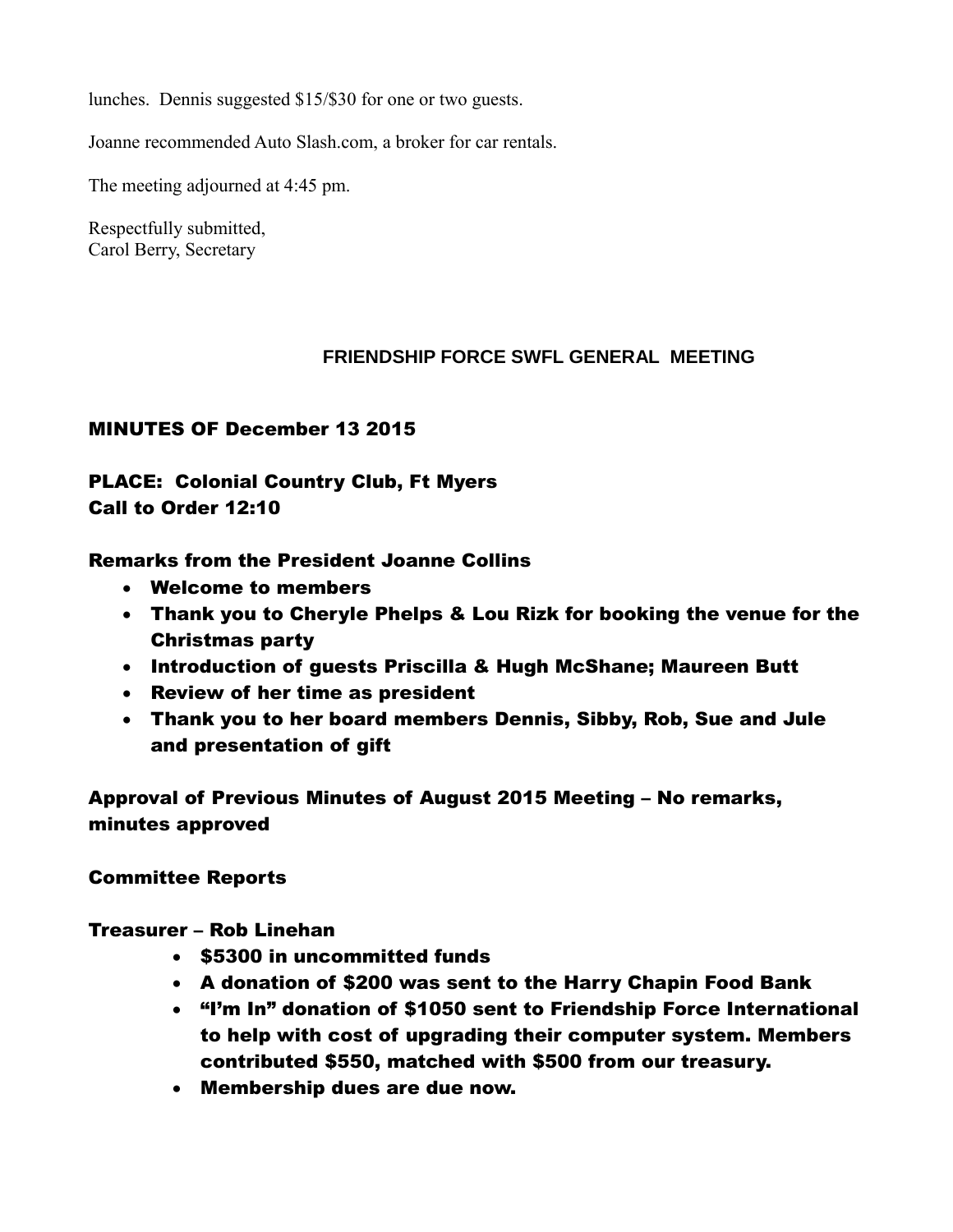# Exchanges/ED Info –

2016

- Belgium March 8-14<sup>th</sup>- Dennis Yemma requested help from members for more host families and gave overview of itinerary. By the end of the meeting and party he had enough volunteers.
- All Africa in December- no confirmed information, an ED will be needed
- February our club is traveling to Turrialba- Joanne is ED; ambassadors going will be receiving final information at the general meeting in January.

# 2017

- Eastern Canada outgoing- will find out on January 2016 if approved
- Denver in the Fall outgoing

# Membership – Sue Linehan

- $\triangleright$  Sue reported she has two families in Punta Gorda who are interested in joining
- $\triangleright$  Bev Harmon and Kevin Janiak will be giving a presentation in their community to try to recruit new members
- $\triangleright$  Presentations in S Ft Myers area are needed. If you know of any groups who may be interested; please let Sue know.

# Publicity/Activities –

Dennis Yemma invited all members to the Welcome Pizza Party for the Belgium exchange to give everyone a chance to participate in exchange activities. More info on that in the future.

Fund raising – Wendy Henko will not be joining the club. No activities planned at this time

Web Site, Face book, and sunshine report – Cheryle Phelps Cheryle would like more people to be active on our face book page. You can send her pictures to post.

Newsletter – Joanne Collins will continue to do the newsletter, and Richard will continue to maintain the web site.

Historian – Carla Harms no report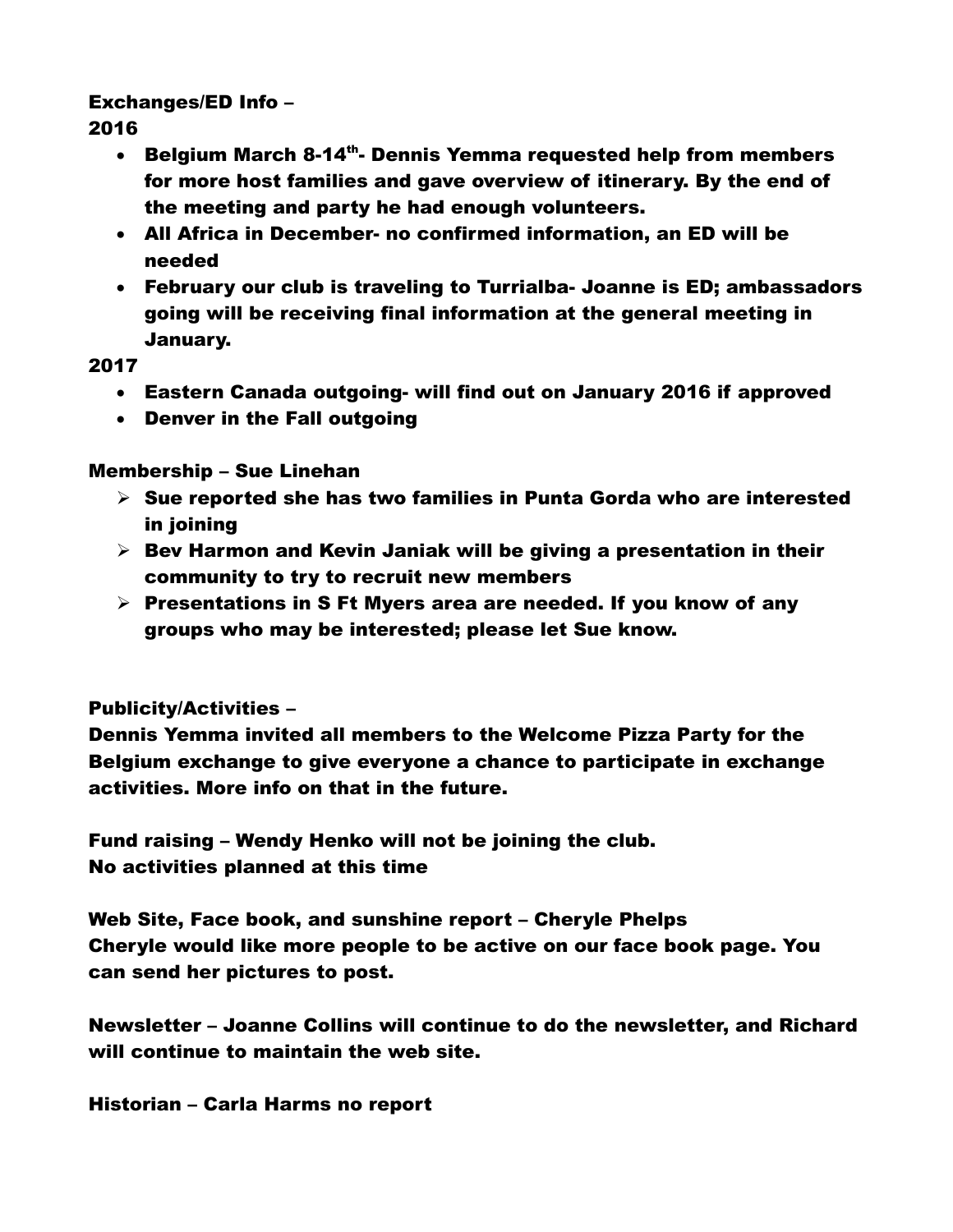Old Business

- Joanne reported the new president of FF International is Jeremie Snook
- World Conference September 2016 is in Marrakesh Morocco if anyone is interested in attending
- Dues are due December 31.

New Business

- Election of new officers
- Lou Rizk, chairman of the selection committee, introduced its members. They included Rob Linehan, Jule Yemma, Bev Harmon and Michelle Kemp.

Slate of nominees was presented as follows:

- o President- Sue Linehan
- $\circ$  1<sup>st</sup> VP- Michelle Kemps
- $\circ$  2<sup>nd</sup> VP- Bev Harmon
- o Treasurer- Cathy Cobb
- o Secretary- Carol Berry

 Lou called for nominations from the floor. There were no new nominations.

- Two members approved the slate of officers and Jule Yemma, secretary, cast a Yes vote to approve the new officers.
- The next board meeting is 18 December at Sue Linehan's in Punta Gorda at 2PM. Sue reminded everyone that all members could attend a board meeting.
- If any members have suggestions for activities or programs let a board members know.
- The next general meeting will be January 25<sup>th</sup> at 10AM at the Fort Myers Library. Sue reported it would be a mini seminar regarding exchanges, hosting and Ed responsibilities.
- Sue thanked Joanne Collins for all of her work and care as president of the club and knows Joanne will be there to help her as needed.

Meeting adjourned 12:40 Gift exchange followed

Respectfully submitted Jule Yemma **Secretary**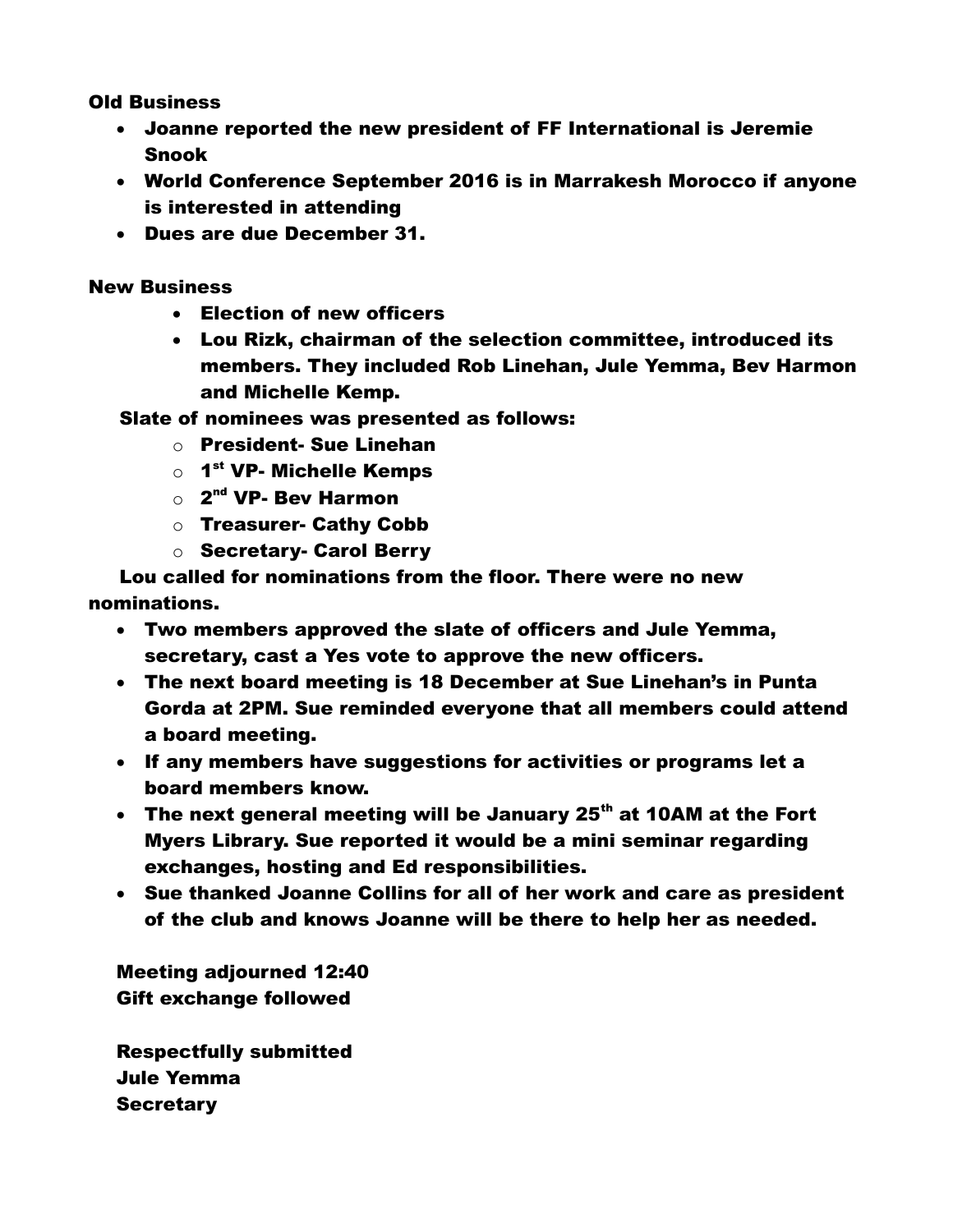## MINUTES OF November 13 2015

## PLACE: Admin Center Ft Myers

Call to Order: 11:20

Approval of Previous Minutes of September 18 2015– Motion to accept by Jody Garmon, second by Lou Rizk; minutes approved

## Committee Reports

Treasurer – Rob Linehan \$5,116.7 Rob was collecting money from members wishing to participate in exchange activities.

## Exchanges/ED Info –

Upcoming West Alejuela- NOV 15-21; Sibby Yemma ED not available; Sue Linehan reported schedule of events; cost to members and/or hosts; sign up sheets were available; members not hosting were encouraged to attend at least one of the activities planned

Outgoing 2016- Turrialba, Costa Rica, Joanne Collins ED has 19 ambassadors signed up and they have received information. Incoming 2016- Belgium Coast March, Bev Harmon and Kevin Janiak co-eds with Dennis Yemma; Dennis gave some information; more to come. Incoming December 2016- All Africa- ED is needed

## 2017

Outgoing to East Canada- will know if approved by 1/16 Outgoing to Denver September Inbound from Baton Rouge LA- will know later in 2016

Membership – Sue Linehan Current 51 members Sue introduced Hugh and Priscilla McShane from Kentucky; snowbirds to Punta Gorda; will join our club Carol and Chris Nasby; newer members; also snowbirds were introduced. Sue and Joanne are taking their recruitment show on the road in January. They will be talking to the Retired Teachers of Charlotte County and also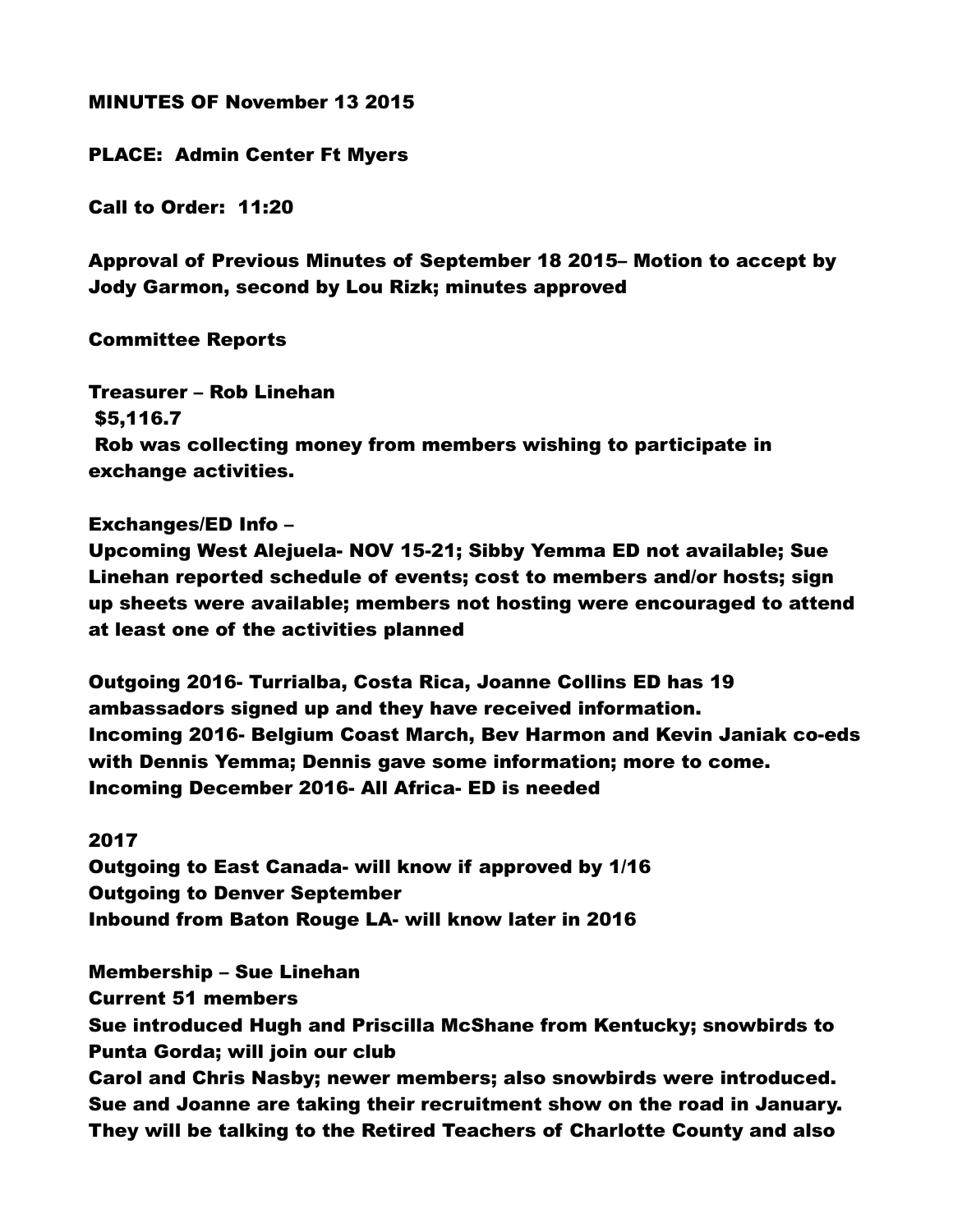be at the Punta Gorda Library. If you know of any group who may be interested in hearing about Friendship Force let them know.

Web Site- Richard no report Face book, sunshine report – Cheryle Phelps Cheryle reported there have been a lot of hits on face book mostly from foreigners

Newsletter – Joanne Collins be sure to read it

Historian – Carla Harms not present

Old Business

Joanne thanked all those who made the All Fl Conference a success and read a very nice Thank you note from Joy Beneditto, FFI president at the time

New Business

Joanne asked members to consider donating to the "I'm In" fundraiser for FFI to upgrade their technology. FFSWFL will match donations. Give whatever you can and make check payable to FFI, give or mail to Rob.

The new FFI president is Jeremie Snook.

FFI World Conference 2016 will be in Marrakech Morocco September 16-19.

Next Meting is December 13- 11AM, Colonial Country Club, cost is \$22.90; this will be our Christmas party and election of new board.

Lou Rizk asked nomination committee members to stay after for a short meeting.

## Program

Joanne and Richard Collins presented slides and a talk on a three-week exchange they participated in to West Australia with a friendship force club from Texas.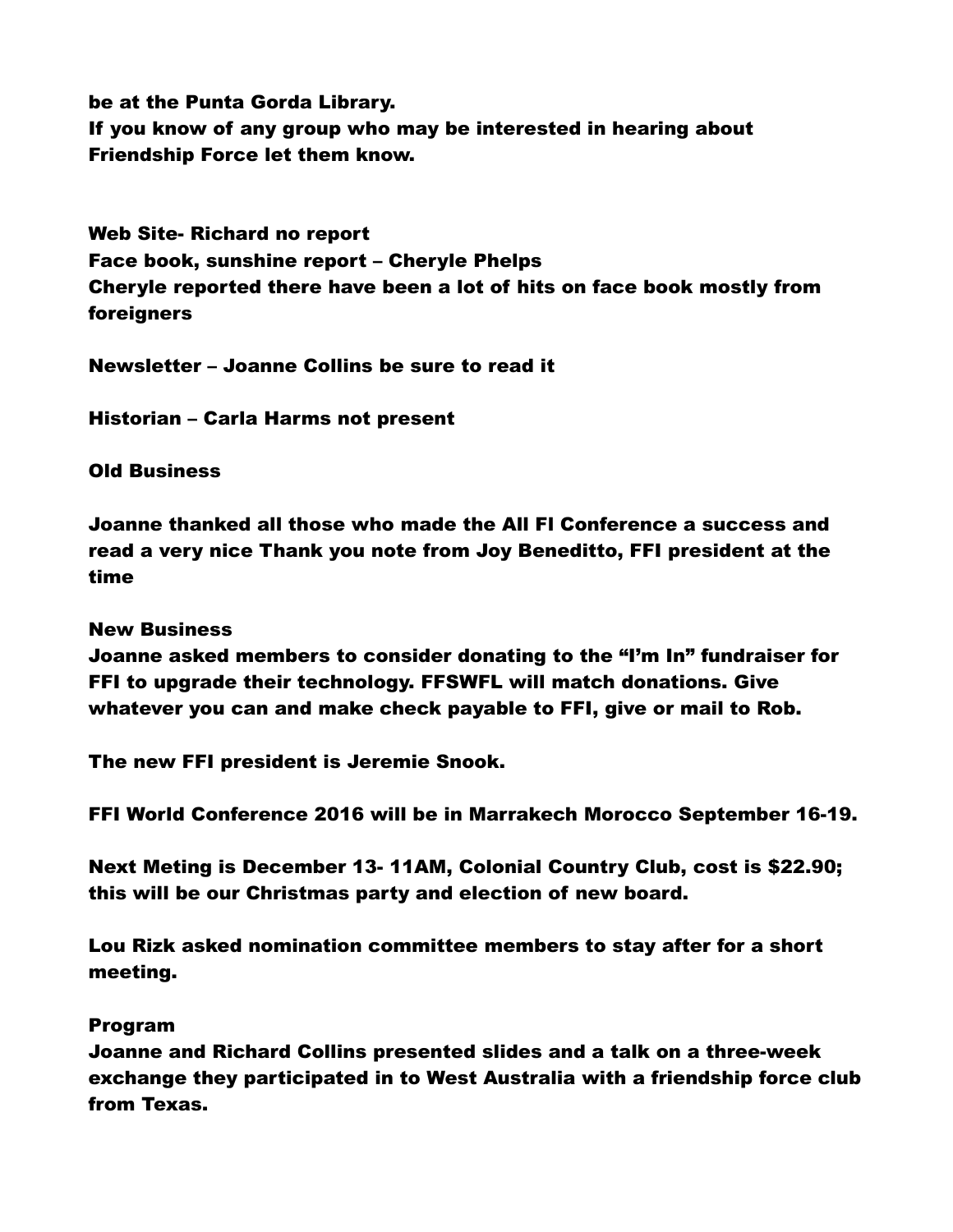Adjournment 12:35

Jule Yemma

**Secretary** 

MINUTES OF October 21 2015

PLACE: Collins' Home Punta Gorda

Present: Joanne Collins, Dennis Yemma, Sibby Yemma, Rob Linehan, Sue Linehan, and Jule Yemma

Call to Order: 13:35

Approval of Previous Minutes of August 29 2015 Meeting – Jule Yemma- 1 $^{\rm st}$ Motion, Dennis; 2<sup>nd</sup> motion Sibby; minutes approved

New Business:

- Joanne polled board members to determine if anyone would be interested in the president position; no board member stepped forward
- Dennis made a motion to amend the by-laws to allow for a longer term for president; motion was denied
- Joanne explained that if no one steps up for the position it would default to 1<sup>st</sup> VP or club could be disbanded.
	- Nomination committee members Jule & Rob stated so far this is who the nominees for the new board would be
- President- none
- 1<sup>st</sup> VP Dennis Yemma
- 2<sup>nd</sup> VP Bev Harmon
- Treasurer Cathy Cobb
- Secretary Carol Berry
	- Joanne called Joanne MacPeek to ask if she was interested in the president position; Joanne declined due to previous commitment to a church position she holds.

## Committee Reports

Treasurer – Rob Linehan- no report at this time; no change; he will be wiring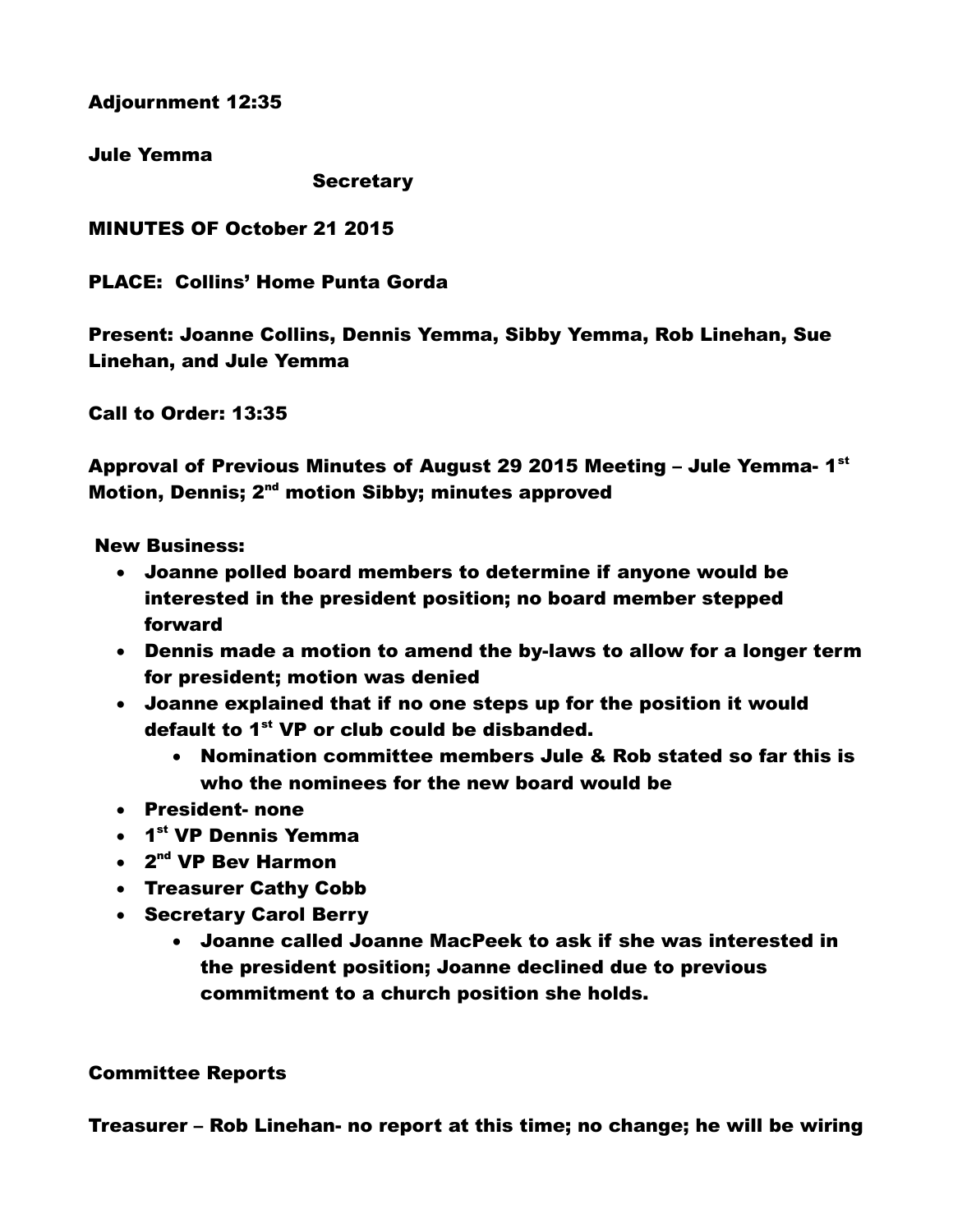a check for over \$9000 to the outgoing (FEB 2106) Costa Rican exchange tour operator

Exchanges/ED Info –

- Domestic: Inbound: Baton Rouge LA, board agreed 2016 was too busy and opted for 2017 Outbound: Denver, CO and Lincoln NE. (Denver set for 2017 SEP/OCT)
- Foreign: Inbound: Costa Rica Nov 2015; Sibby ED
- Sibby reported on activities planned;
- Cost of meals out was discussed; suggestion to give ambassadors \$20 for lunches that are not provided by hosts was agreed upon
- Everglades trip was discussed. Sibby, Dennis and Jule will be going to Everglades City to investigate activity options.
- There will be a host meeting at Sibby's home OCT 29 to discuss host duties and planned activities.

Outbound: Costa Rica FEB 2106-

- Joanne reported first payment due by 11/1; 18 ambassadors have signed up and 5 are on a waiting list
- Joanne reported she has recently heard from the Costa Rican exchange director that instead of \$100 from each ambassador they want \$200. She will be checking with the tour operator to be sure the club activities do not overlap with the tour activities.

Membership – Sue Linehan no new members to report

# Programs:

November 13- Joanne and Richard Collins will talk on Traveling Western Australia with FF Fort Worth

December 13- Annual Meeting & Holiday Brunch (Lou has reserved at same place as last year, 11AM, members need to pay that day with credit cards. Board members agreed to keep the gift exchange as a way for fun and interaction among members who attend.

Fund raising –Discussion by board ended with agreeing to wait for now on trying to raise funds

# Old Business:

• October 10<sup>th</sup> All Florida Club Conference Recap- Board members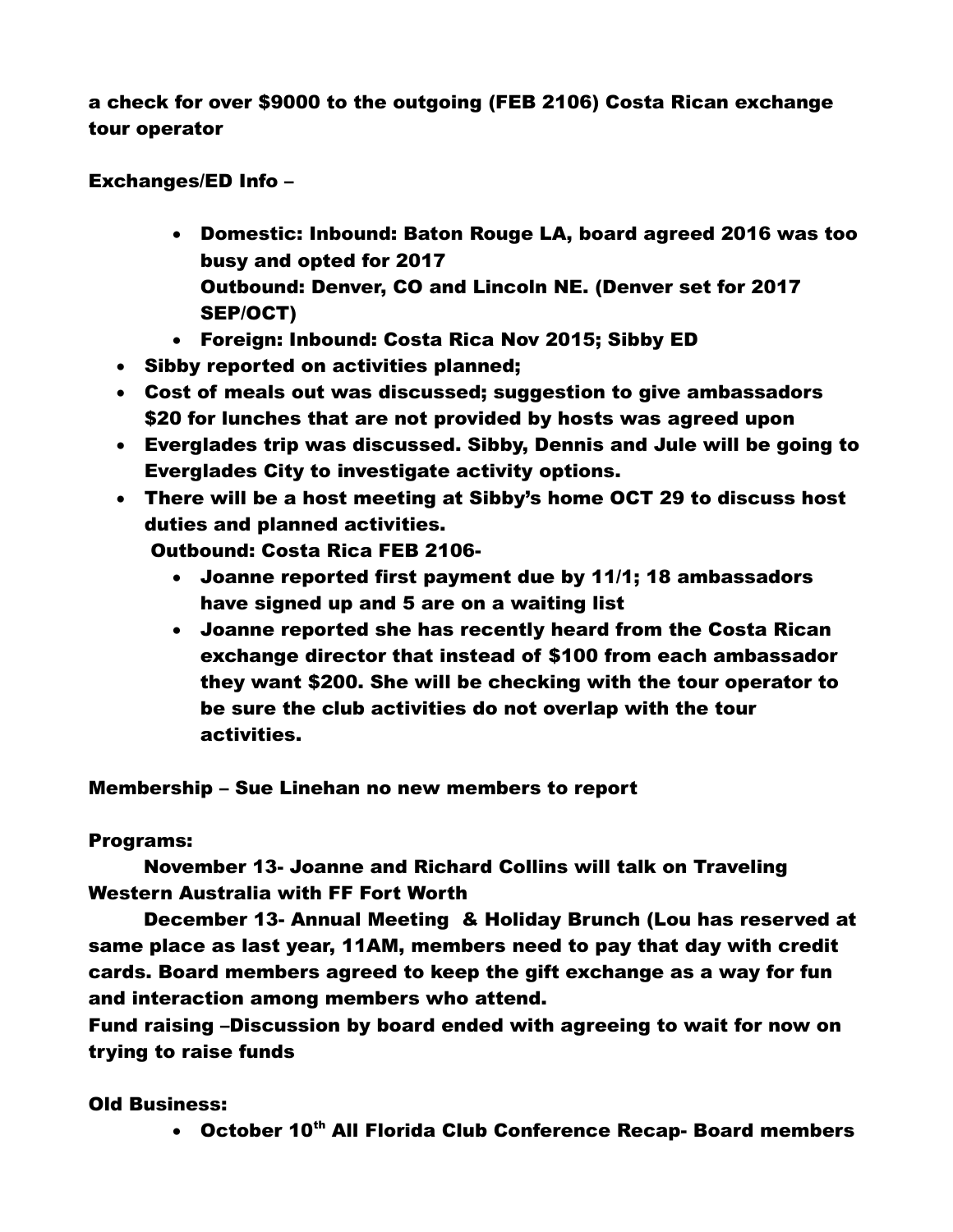agreed the conference went well was well received by attendees and the facility used was excellent.

- FFI Contribution to (I'm In) campaign to upgrade software systems at FFI. Lou Rizk and Cheryle Phelps have agreed to a \$200 donation if the club can match up to \$600 from the treasury. Members agreed on a matching contribution of \$500 from the treasury if club members donate up to the same amount. Joanne will put out a message to members encouraging them to contribute whatever they can and bring checks made out to FFI to the meeting in November or mail to Rob. All checks will be sent to FFI Atlanta. It was stressed that contributions would be tax deductible.
- Discussion to abolish the duties of club store, now run by Pam LaFontaine. It was felt by the board that the duties should revert back to the treasurer. The treasurer can order the badges and other items can be ordered by members from the website. Motion to approve  $1^{ST}$  Dennis,  $2^{nd}$  Sibby, and motion passed. Rob will be in touch with Pam to inform her of the change.
- Judi Stratton, FL Field Rep to FFI, agreed to do a program on ED duties provided Joanne does the slides for her. Joanne has agreed and the program will be slated for the first general meeting January 2016.
- Handoffs of new officers- one meeting all together with present board to help them develop general meeting programs for the year.
- By laws updates
- $\triangleright$  Term limits for club officers, particularly treasurer- tabled for now. It was agreed the treasurer does not need two signatures for transactions.
- $\triangleright$  Should VP duties be stipulated? Note: Perhaps2nd VP should be Membership/Publicity VP since recruiting new members is vital to club's existence. Members agreed the VP duties need to be spelled out. New board can work on this.
- $\triangleright$  Clarification regarding voting members of the board including committee chairpersons needed to be addressed. Joanne will review the bylaws.

Adjournment 15:20

Jule Yemma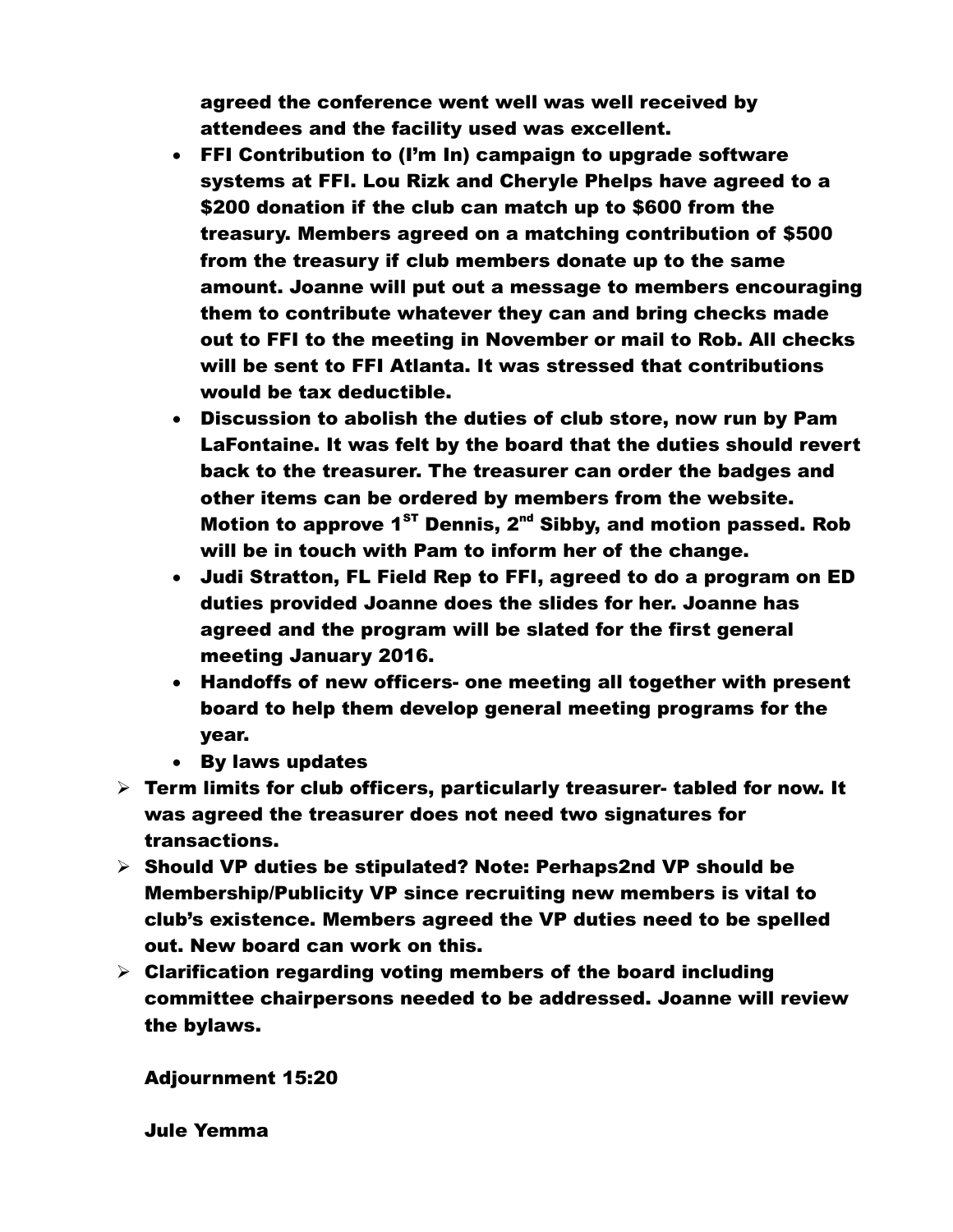**Secretary** 

## MINUTES OF September 18, 2015

PLACE : **Ft Myer's Library**

Call to Order 1:30 p.m.

Approval of Previous Minutes of August 9, 2015– minutes approved unanimously

Committee Reports

Treasurer – Rob Linehan

Balance as of 8/29/05 is \$5,404.98. Rob requested those members who are attending the All Florida Conference on 10/10 to pay him today.

## **Exchanges**

- 2015 exchanges were discussed by the President, Joanne Collins. Thanks to Cecilia Bridge for leading us in hosting the Denver Club last February. Thanks to ED, Lou Rizk, for organizing the successful May exchange to Schwerin, Germany and to the Belgian Coast Club.
- Sibby Yemma, ED, updated the club on the incoming exchange scheduled Nov 15-22 from West Alajuela, Costa Rica. Joanne stated that the Mayor of Ft Myers agreed to address the group and this will be a new activity as part of our exchange.
- On the Horizon for 2016 is our outbound exchange occurring Feb 1-13, 2016 to Turrialba, Costa Rica. The exchange is currently full with 18 ambassadors who have put down a deposit.
- As far as inbound exchanges are concerned, we will host the Belgian Coast Club in March 2016. Dennis Yemma is the ED with Bev Harmon and Kev Janiak assisting. Later in December 2016 we will host an Africa Exchange.
- Exchanges for 2017 we have been accepted by the Denver, CO and Lincoln, NE clubs to visit in September 2017. We have requested a club outbound exchange to the eastern part of Canada. We should hear whether our request has been successful next January 2016.

## Membership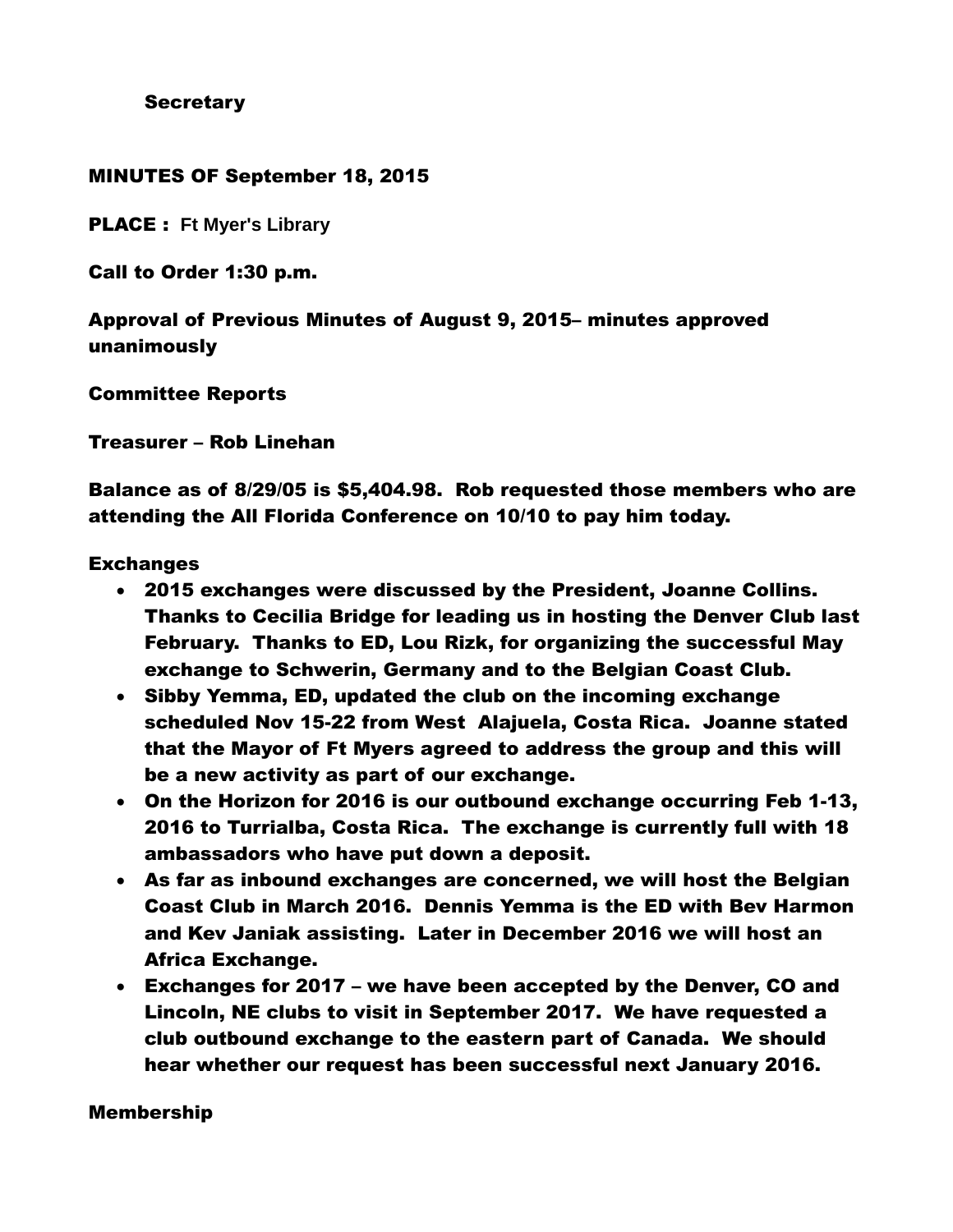Sue Linehan reported that there are currently 51 paid members. She and Joanne Collins are scheduled to speak to the Retired Teachers of Charlotte County and to do a Punta Library presentation to the public on 1/13 and 1/19/16 respectively.

Web Site -Richard Collins – no report

Sunshine, Facebook- Cheryle Phelps – no report

Newsletter – Joanne Collins – There was a drawing for those who commented on the last newsletter and a bottle of wine was awarded to Sibby Yemma.

Club Store – Pam LaFontaine - Florida pins and pens are available for \$1 each.

# Old Business

 All Florida Conference- October 10 2015 - hosted by our club This important conference will be attended by approx 50 people, 20 of whom are from our club.

- Joanne encouraged everyone to attend. This is a unique opportunity to meet the leadership of FF and to represent our "small, but mighty club."
- The current president, Joy DiBenedetto, will present the Keynote address. Also, in attendance will be Allison Lindsay, FFI Educational Rep.
- A sign up sheet was passed around for club members to volunteer to be facilitators, greeters, run the registration desk, help with food and host those traveling a distance away.

# New Business

Election of Officers

Joanne explained that a Nominating Committee consisting of 2 voting members (Rob Linehan, Jule Yemma) and 3 general club members (Michelle Kemps, Bev Harmon and Lou Rizk) has met and are seeking members to run for the offices of President,  $2^{nd}$  VP, Secretary and Treasurer.

- Dennis Yemma has agreed to stay on as first VP.
- Club members should expect a call and will be asked to contribute.
- There are previous experienced club officers to help those in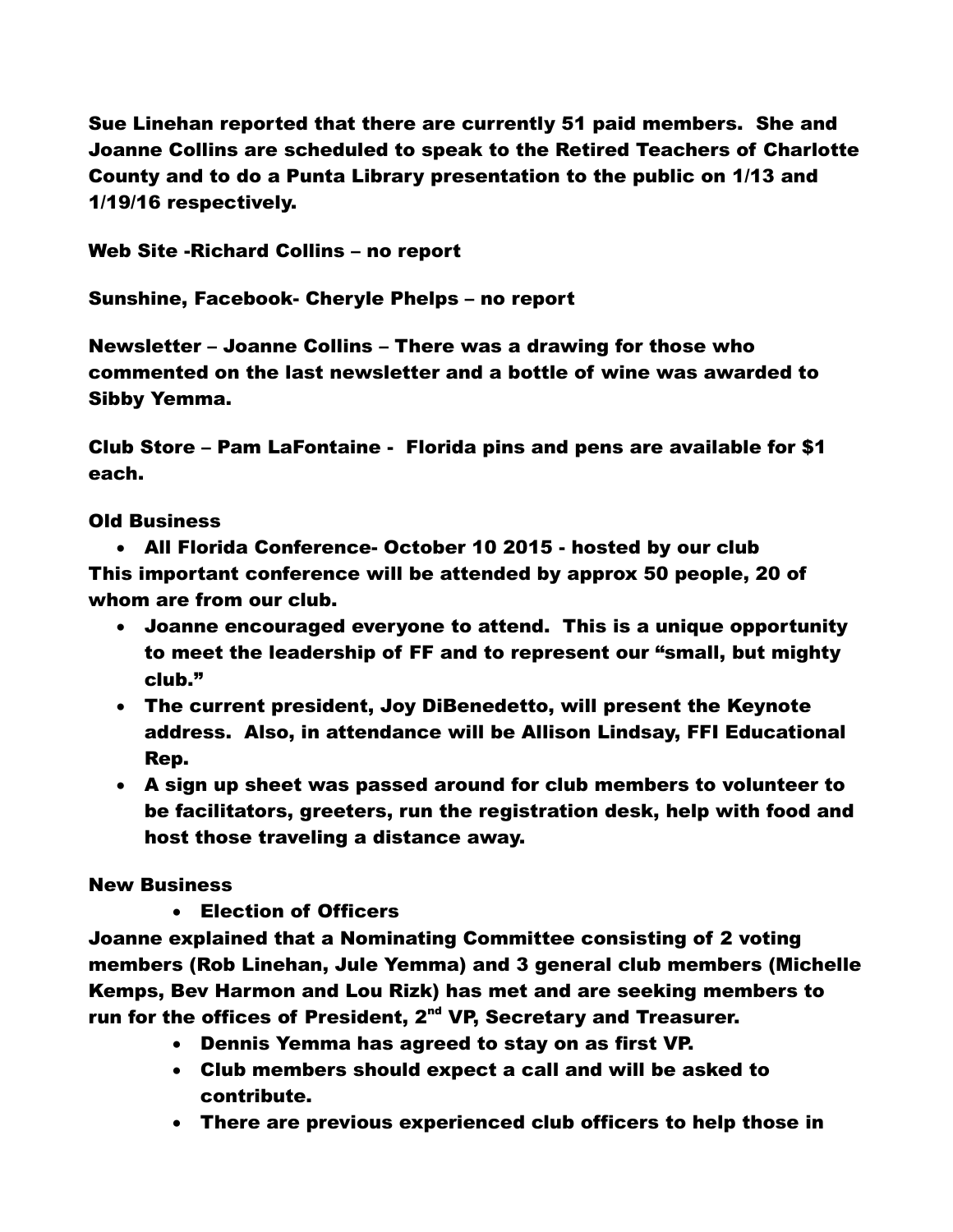new positions.

 The next meeting will be Nov 13, 2015 at the Ft Myers Library at 11 AM. Program will be given by Richard and Joanne Collins, entitled Traveling Western Australia with the Ft Worth, TX Friendship Force Club.

Note: 21 people attended this meeting.

Sue Linehan and granddaughter, Aly, presented a 45-minute talk on traveling with Friendship Force to Guatemala on a "no host" tour. The program featured slides and detailed an exotic visit to very historic and beautiful parts of Guatemala, Antigua and Lake Atitlan. Thanks, Sue and Aly!

Respectfully submitted Joanne Collins, President (Jule Yemma, Secretary, was on vacation)

MINUTES OF FRIENDSHIP FORCE BOARD SWFL MEETING August 29 2015

PLACE: Yemmas' Home fort Myers

Present; Joanne Collins, Dennis Yemma, Sibby Yemma, Rob Linehan, Sue Linehan, Jule Yemma

Call to Order 10:30

Approval of Previous Minutes - March 15 2015 Meeting – Jule Yemma – Motion to approve 1<sup>st</sup> Dennis Yemma, 2<sup>nd</sup> Rob Linehan Minutes approved

Committee Reports

Treasurer – Rob Linehan - \$5404.98 unencumbered funds; a copy of the General account and Exchange account was sent to board members; there were no questions

Exchanges/ED Info – Domestic: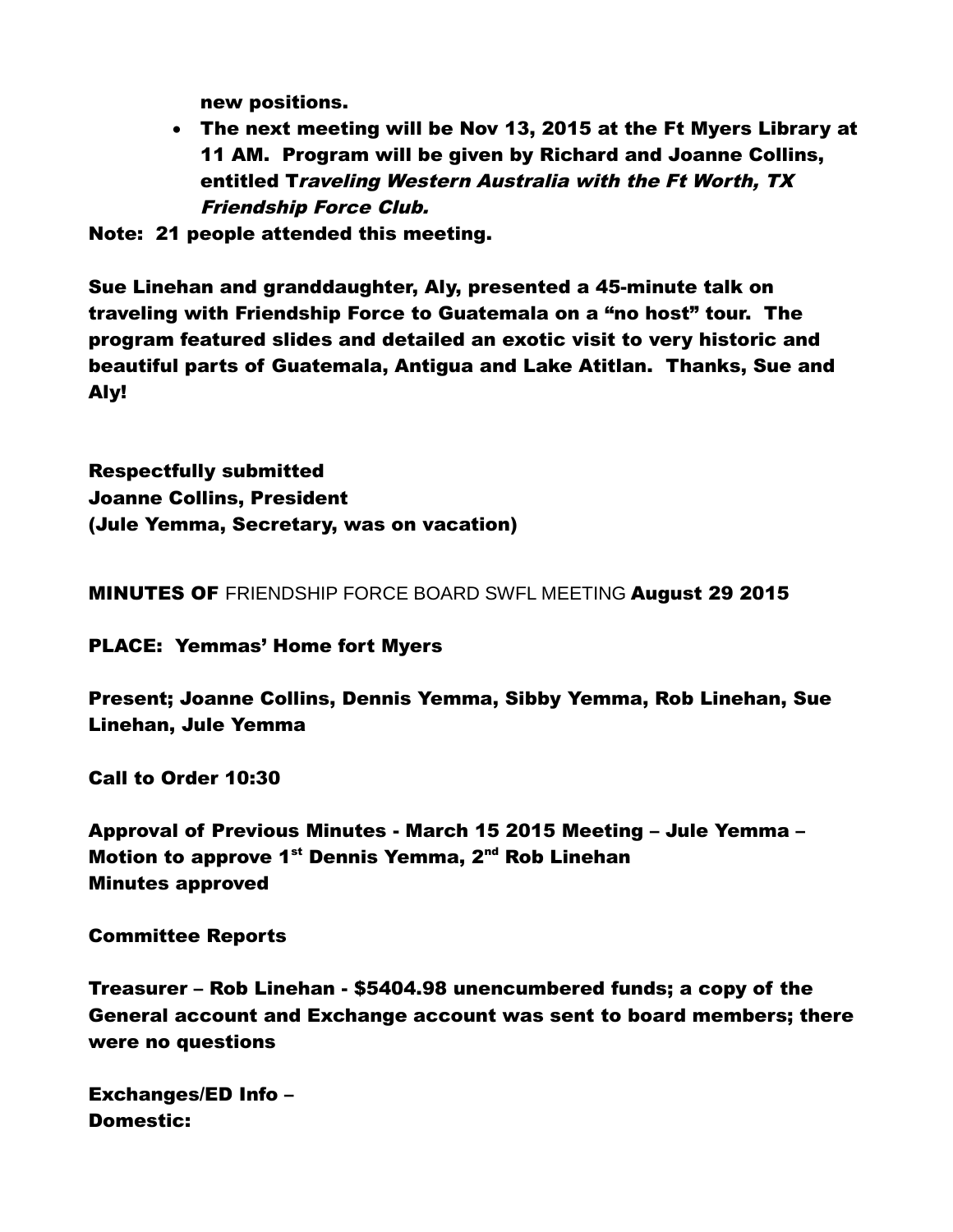- Inbound 2016: No requests yet
- Outbound; Denver, CO and Lincoln, NE (Denver set for 2017 Sept/Oct)- Joanne MacPeek has volunteered to be the ED

# Foreign:

- Inbound: Costa Rica NOV. Sibby ED
	- 1. One more home host is needed
	- 2. Activities for the exchange was discussed; Sibby has a tentative plan to include Welcome party at Yemmas', King Fisher Fleet Boat trip and beach day, trip to the Everglades, Bird Sanctuary in Punta Gorda followed by boat ride with Linehans and Collins, Thanksgiving Feast celebration in Punta Gorda and going away dinner
	- 3. Expenses for the exchange were discussed. It was decided to inform the ambassadors from Costa Rica that the cost for them would be \$175/person.
	- 4. Sibby will contact Pam LaFontaine to get bags and pins for the exchange
	- 5. Joanne will contact the Mayors office in Fort Myers to inquire about a tour of government offices

# Membership – Sue Linehan- no new members

# Programs:

- September 18- Sue will talk on Traveling Guatemala with Friendship Force, Ft Myers Library, 1PM-4PM
- November 13- Joanne and Richard Traveling Western Australia with FF Fort Worth (also Bev Harmon and Kevin Janiak will talk about going with Canadians)- Sibby will reserve the library for 11AM- 1PM
- December 13- Holiday Brunch- (Lou Rizk has reserved at same place as last year for same price); also election of new officers

# Old Business

October 10<sup>th</sup> All Florida Conference Topics discussed included

- List of Participants Sue brought list of those registered; 23 from other clubs and 13 from our club; Joanne stated more from Sarasota will be coming; board would like to see more of our members registered; Sue will work out home hosts needed
- Breakout session topics discussed; some suggestions were Membership/recruitment and retention; Leadership; Publicity/fundraising; Exchange director training; Officers/duties, club constitutions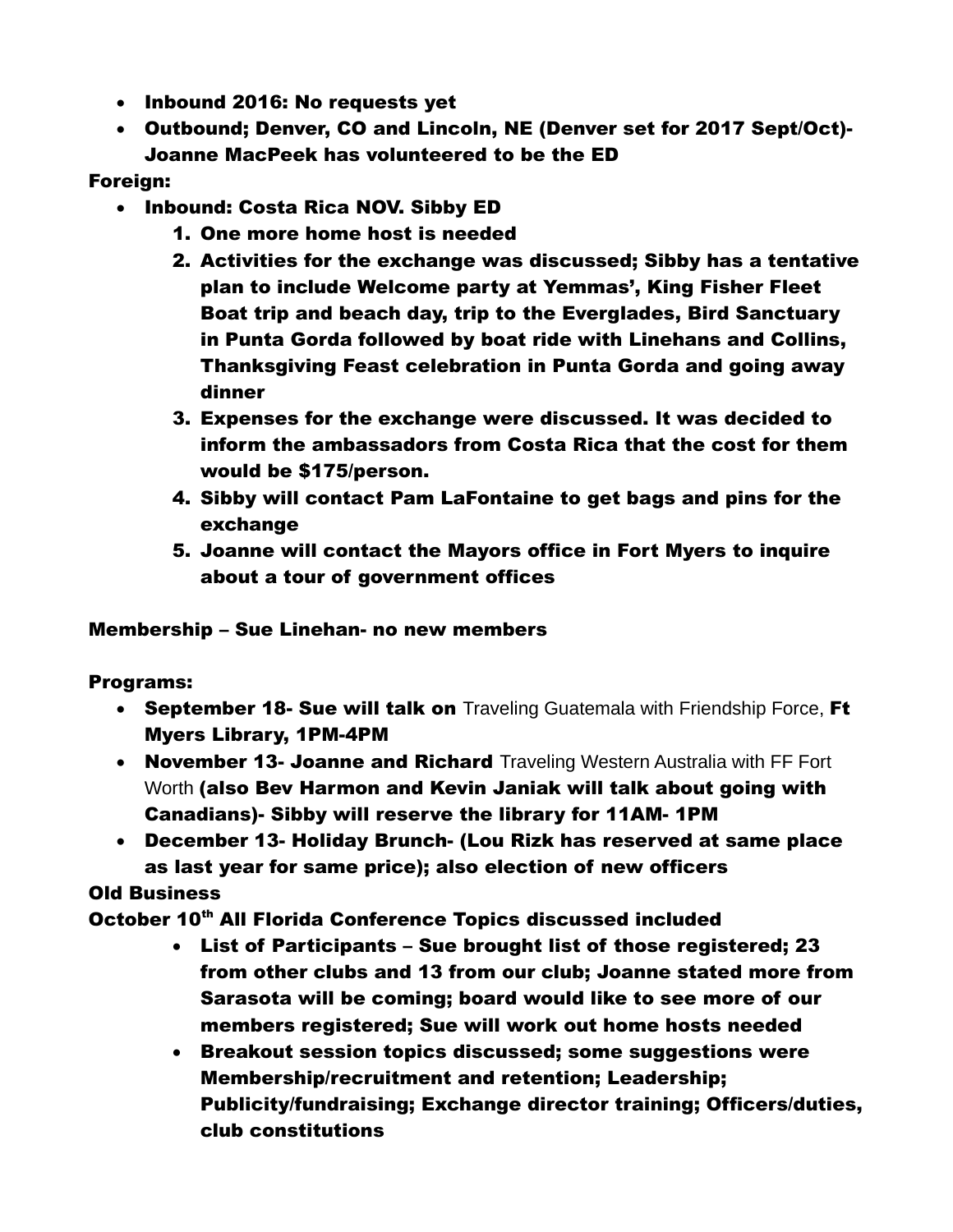- 1. There will be five breakout sessions
- 2. Dennis Yemma will determine the schedule
- 3. Dennis and Sue will work together to appoint moderators for the sessions
- 4. Joanne will do the program, contact the speakers from FFI for their bios and time they need for their speech
- 5. Sue will think about an ice breaker
- Member involvement will be needed for help at registration desk and other activities
- Supplies needed were discussed; Joanne thinks she has enough butcher block paper and markers; some additional name tags will be needed for attendees who do not have a FF name tag

New Business

- Joanne made suggestions for a nominating committee of 3 regular members and two board members per the bylaws; Dennis made a motion to accept, seconded by Sibby and approved by the board
- The nomination committee will consist of regular members Lou Rizk, Bev Harmon and Michelle Kemps and board members Rob Linehan and Jule Yemma
- Per bylaws Term of Office "They shall be elected for one year and may be elected for one additional consecutive year. No officer shall be eligible to serve more than 2 consecutive terms in the same office.
- The following offices will need to be filled:
- $\triangleright$  President- Joanne has served two years
- $\triangleright$  1<sup>st</sup> Vice President- Dennis has served one year and is willing to do one more year
- $\triangleright$  2<sup>nd</sup> Vice President- Sibby has served one year but does not wish to remain in the position
- $\triangleright$  Treasurer- Rob has served two years
- $\triangleright$  Secretary- Jule has served two years
	- The nominating committee needs to meet and recruit potential willing candidates prior to December's meeting

Adjournment 1200

Jule Yemma, Secretary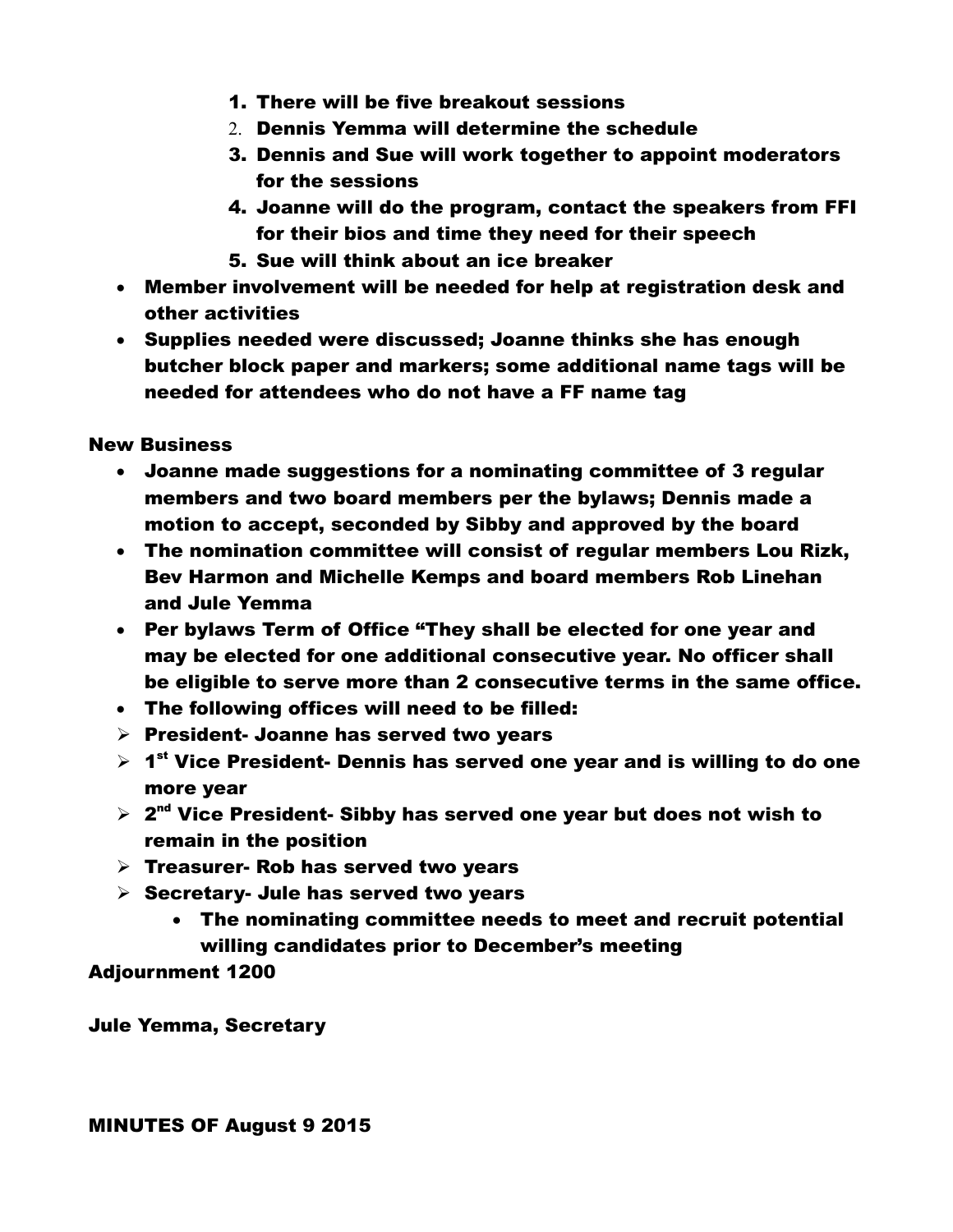# PLACE : Home of Bob Kissinger & Reta Lanning, Lehigh Acres

Call to Order : 15:40

## Remarks from the President

- Joanne thanked Reta & Bob for hosting the ice cream social. Twentyone members and guests attended.
- There are now 52 members in our club
- New members present introduced themselves and told the group a little bit about their interests and reasons for joining.
- Jack & Jo Cooley, and Michelle Kemp were welcomed as new members.
- Guests included Jane Scanlon, friend of Elin derickson; Jinnie, friend of Michelle; and Cindy, Chinese guest of Sibby Yemma.
- All members present introduced themselves and told something about why they are in friendship force and where they have traveled.

Approval of Previous Minutes of June 19 2015 Meeting –Motion to accept by Dennis Yemma; second by Michelle Kemps

# Committee Reports

Treasurer – Rob Linehan -\$6,321.33 of unencumbered funds as of 8/8/15.

# Exchanges/ED Info –

Incoming- November 15-22, West Alajuela Cost Rica- ED Sibby Yemma

- $\triangleright$  reported there are 16 ambassadors coming.
- $\triangleright$  She asked members to sign up for home hosts.
- $\triangleright$  The welcome party will be a pizza party at Dennis & Jule's home in Whiskey Creek, Ft Myers where hosts can pick up their ambassadors when they arrive from Miami.
- $\triangleright$  A location is needed for the farewell party.
- $\triangleright$  Small dinner hosts are needed
- $\triangleright$  Activity planners are needed. Sue Linehan suggested attendance at a Thanksgiving Feast she is planning through the boating club in Punta Gorda on November 20<sup>th</sup>; so they can experience a real American tradition.
- $\triangleright$  Please contact Sibby to help.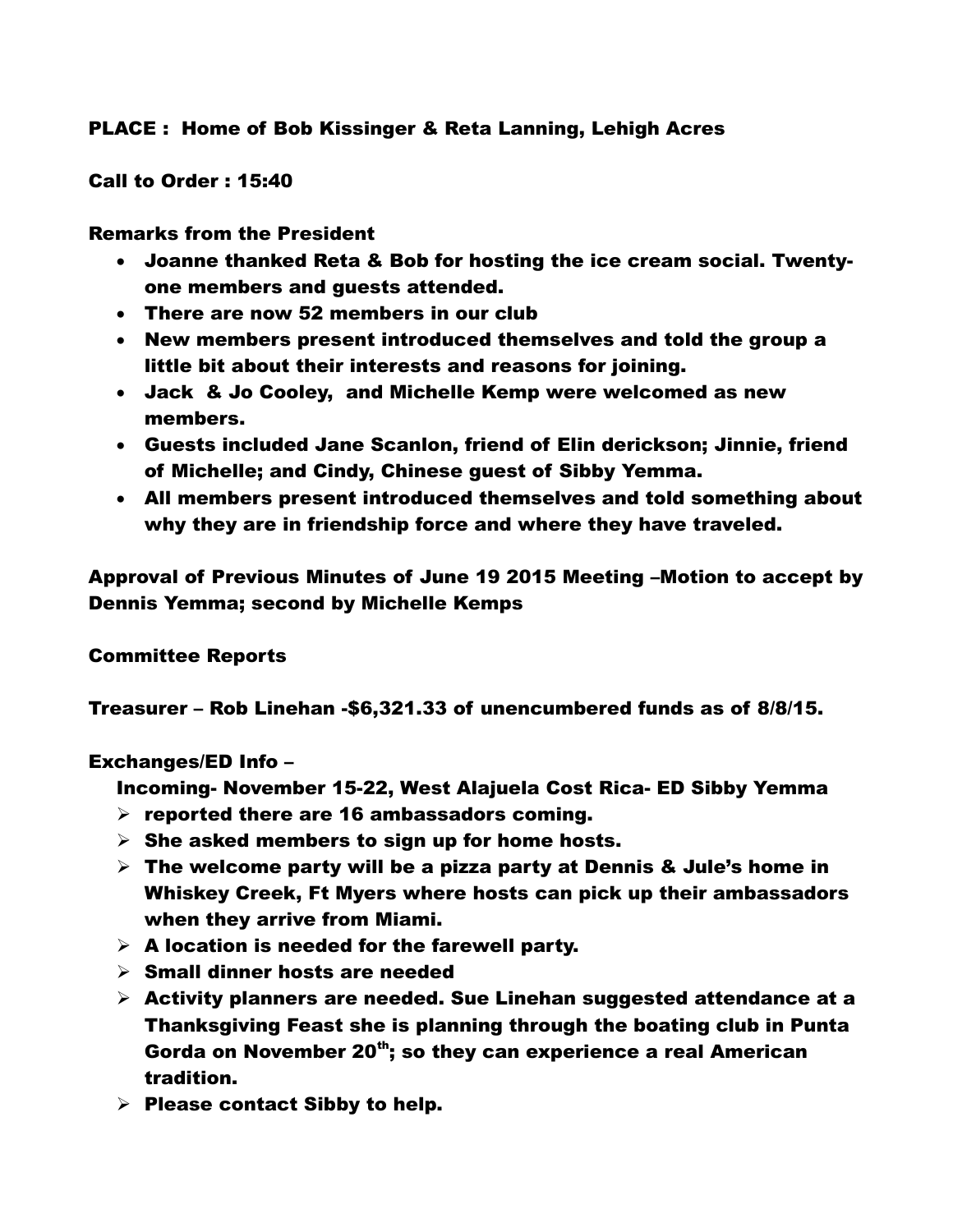Outgoing- February 1-13 2016-Turrialba Costa Rica- ED Joanne Collins

- $\triangleright$  Joanne is accepting applications
- $\triangleright$  Homestay in Turrialba will be followed by an optional tour through Horizantes Nature Tour

Membership – Sue Linehan asked members to take information cards with them to give to potential new members

# Old Business

All Florida Conference hosted by our club is October 10 2015 at the Whiskey Creek Club , Ft Myers.

- Dennis Yemma And Sue Linehan are co-chairing the conference
- Registration to attend is \$25, which includes snacks and a lunch
- All members are encouraged to attend. The registration form can be found on our web site.
- Help will be needed for various activities. Please contact Dennis or Sue to help.

# New Business

 Joanne will need to let Friendship Force International know by September 1 where our club would like to travel in 2017.

Some suggestions were Canada, France, Italy. Send suggestions to Joanne. A list of all clubs can be found on the international web site.

 Upcoming exchanges 2016-2017 include: December 2016- Africa incoming March 2016- Belgium incoming- Dennis Yemma, along with Bev

Harmon & Kevin Janiak will be co-eds

Outgoing Denver fall 2017 possible

- $\cdot$  The next general meeting will be September 18<sup>th</sup> at the Ft Myers Main Library. Sue Linehan will give a presentation on her trip to Guatemala.
- The board will be meeting August 29, 10:30 at Dennis & Jule Yemma's home in Ft Myers.
- A nominating committee will be needed for officer elections in December. If you want to be a board member or be on the nominating committee please contact Joanne.
- Cheryle Phelps said she had been in contact with some our previous older members and hopes to invite them to an event in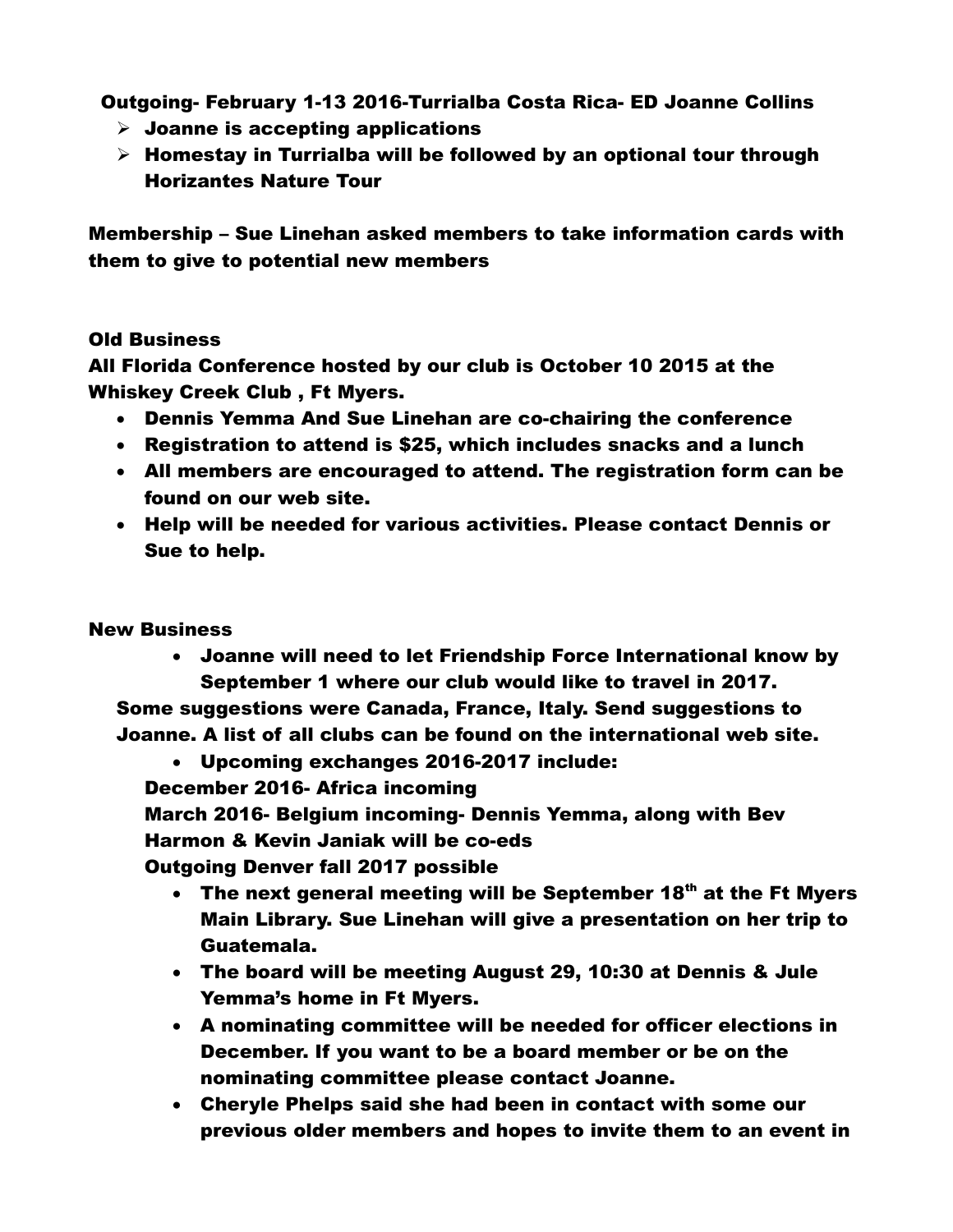the future.

 Joanne had a drawing for those who read and comment on the newsletter. Reta won a bottle of wine.

# Adjournment 16:30

# Jule Yemma **Secretary**

## **FRIENDSHIP FORCE SWFL GENERAL MEETING**

## **MINUTES OF JUNE 19, 2015**

PLACE : PUNTA GORDA FIRE/POLICE STATION CONFERENCE ROOM

Call to Order 11:20 AM

Remarks from the President, Joanne Collins Welcome

Approval of Previous Minutes of 10 APRIL- Unanimously approved

## **Committee Reports**

**Treasurer** – Rob Linehan reported \$3,593.33 in checking account \$2,000 in exchange account Total \$5,592.33 This balance is as of 6/19/2015 and is after all Belgian Exchange business has been finalized.

#### **Exchanges/ED Info 2015**

**Inbound** - West Alajuela Costa Rica – Sibby Yemma is the Exchange Director and Sue Linehan is advising her. There was no report since Sibby was not in attendance. However, this exchange is planned before Thanksgiving; volunteers are needed to help with planning; contact Sibby

**Outbound**- Schwerin, Germany and Brugge Belgium, May 2015, Joanne Collins reported that 8 members from our club participated in this fun exchange. A program all about the exchange is to follow the meeting.

# **2016**

**Inbound- Belgium – March 2016**. Joanne Collins reported that the Belgian Club requested an exchange with our club and this request was approved by Atlanta. Dennis Yemma volunteered to be co-Ed, but he needs another ED to help him. Any interested members should contact him.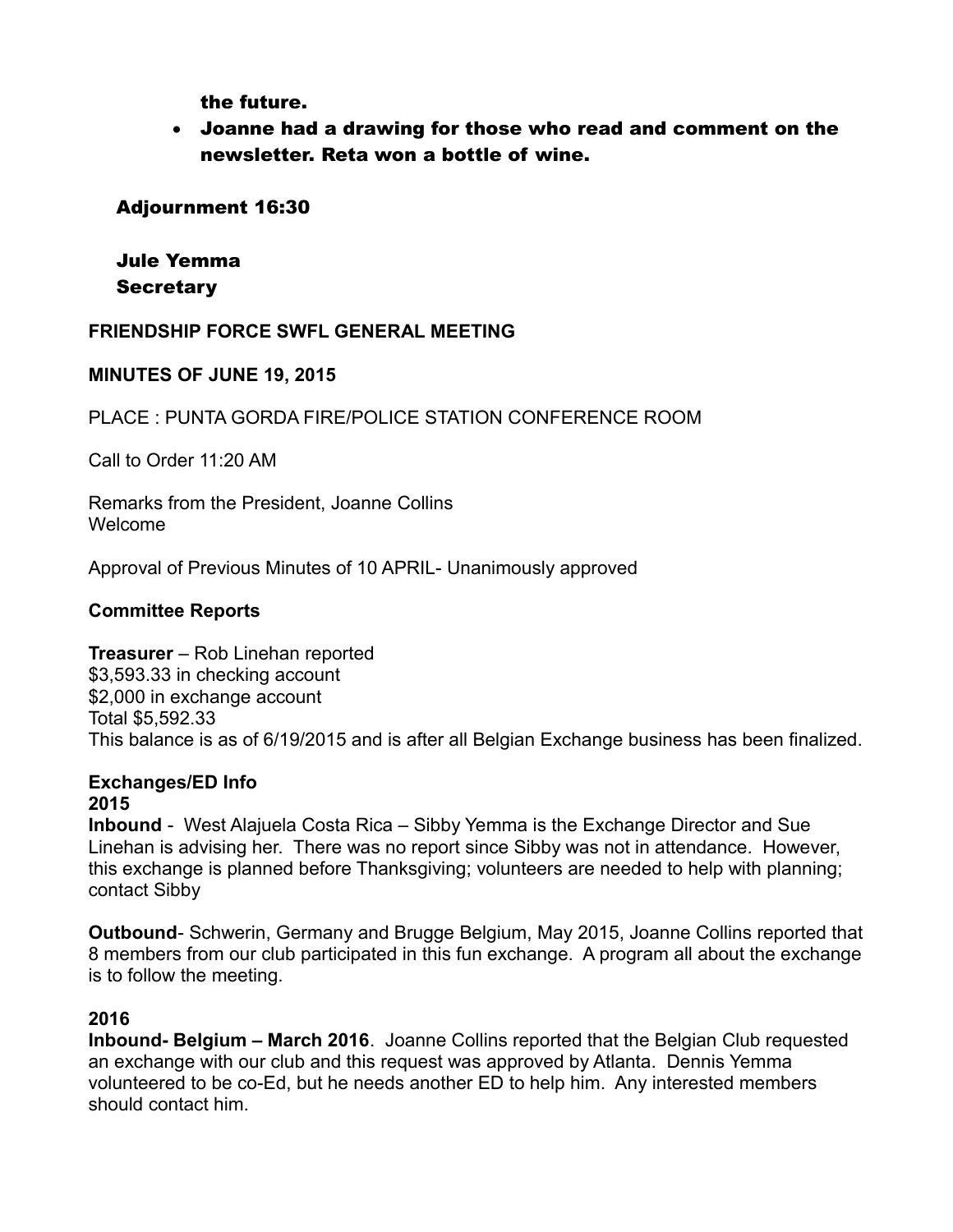**Africa- December 2016**. Ambassadors will come from different parts of the country; if interested in being the ED, let one of our Board members know.

**Outbound- Turrialba Costa Rica- February 2016**- Joanne reported that she is the ED for this exchange and more information on it will be available this summer.

**Possible outbound exchange to Denver, CO & Lincoln N**E - Joanne reported that the Denver Club told her that Spring 2016 is a possibility, but it will be cold. After discussion with those present, the consensus felt that we should plan this for Fall 2017. Joanne MacPeek expressed interest in becoming the ED.

**Membership** – Sue Linehan reported that with the addition of Susan Beaudry and Lois Bonwell, we currently have 49 members. Sue and Joanne plan on giving a recruitment presentation to the Retired Teachers of Charlotte County on January 13 and one at the Punta Gorda Library on January 19, 2016.

If any members know of any groups who may be interested in our club, let Joanne & Sue know.

**Web**- Richard Collins reported that he recently added a recruitment u-tube video to the first page of the club's homepage. This u-tube was made by the national headquarters in Atlanta and a good tool. He hopes that all our members will sign in and look at it.

**Facebook**, sunshine report – Cheryle Phelps stated that she sent a card to one of the previous members who moved to Tallahassee.

**Newsletter** – Joanne Collins- Joanne encouraged members to read it and let her know if you have any info you'd like to be included (e.g., travel plans) This month's winner (who sent Joanne an email that she read it) was Bev Harmon – she won a big bottle of wine.

**Club Store** – Pam LaFontaine was not in attendance. Joanne stated that shirts, badges, pens or pins can be ordered by going to the club website and filling out the form.

**Historian** – Carla Harms was not in attendance – no report.

## **Old Business**

October 10 2015 our club is hosting the All Florida Conference at Whiskey Creek Clubhouse in Fort Myers. Dennis Yemma and Sue Linehan are coordinating this event. To date, 8 people have signed up. Joanne heard from Sarasota that they expect at least a carload of their members will attend.

The Ice Cream Social will be August 9th at the home of Reta Lanning and Bob Kissinger.

## **New Business**

Joy DiBenedetto resigned from her post as CEO of Friendship Force International. Joanne was in contact with her and she still expects to attend the October 10 All Florida Conference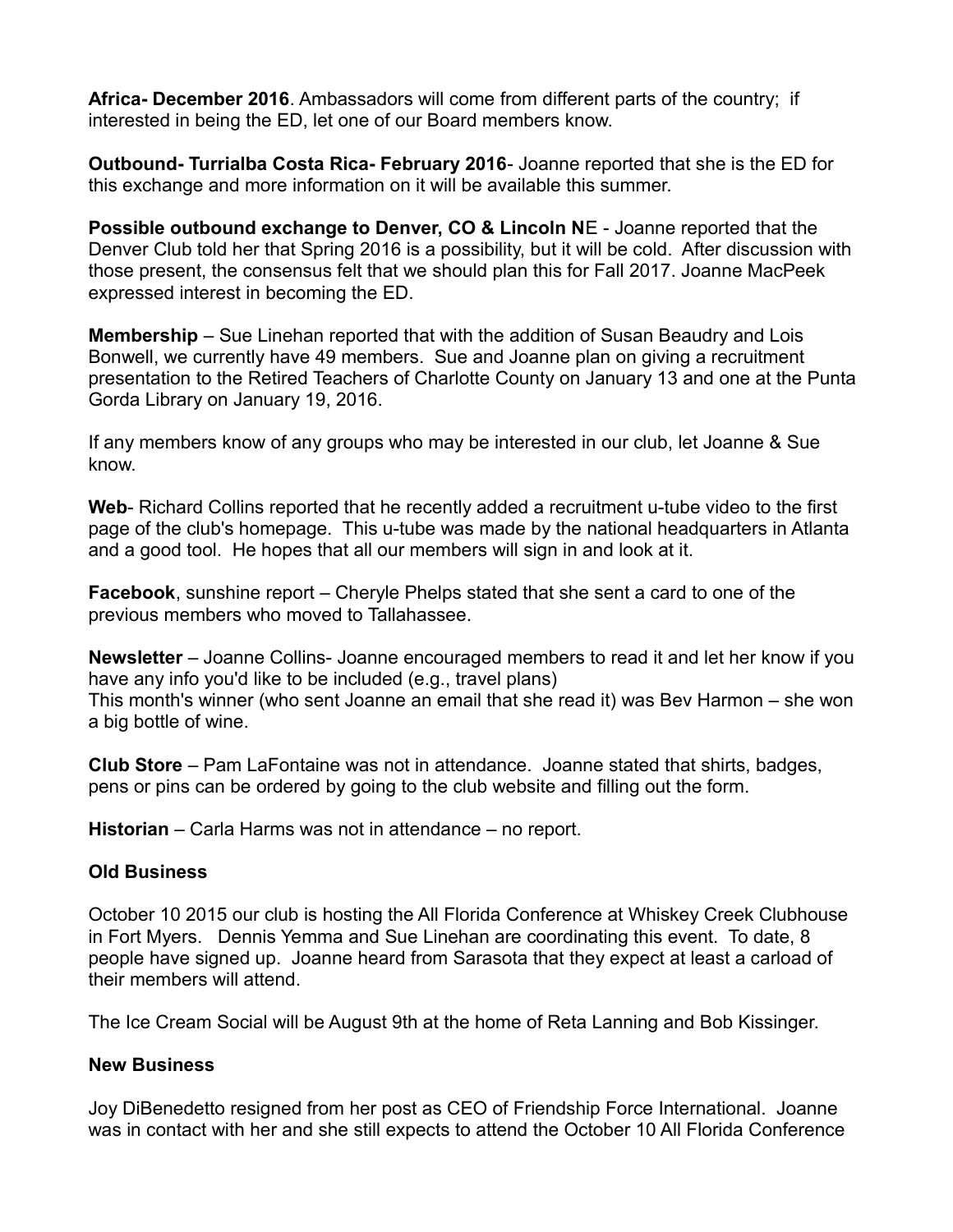here in Ft Myers.

A new Florida rep was appointed and her name is Judi Stratton from the Sarasota Club.

A slide show and personal stories by club members who participated in the Germany/Belgium Exchange followed. Three guests, who were not FF members, attended and had lunch with the group at Sandra's, a local Germany restaurant.

Adjournment 12:50 p.m.

Joanne Collins, President and Substitute Secretary (Jule Yemma, Secretary, was not in attendance)

# MINUTES OF April 10 2015

**PLACE** : Fort Myers Library Meeting Room

Call to Order 12:32

# Remarks from the President Welcome

Approval of Previous Minutes of 1 March- First Jody Garmon, seconded by Sibby Yemma, minutes approved

## Committee Reports

Treasurer – Rob Linehan not present- Joanne gave report; \$4400 in checking account \$4121 in exchange account This balance was as of 2/28/15; no questions asked

## Exchanges/ED Info – 2015

Inbound - West Alajuela Costa Rica, one of the two weeks before Thanksgiving; Sibby Yemma is ED; in preliminary planning stages; waiting to confirm with incoming ED specific dates; volunteers needed to help with planning; contact Sibby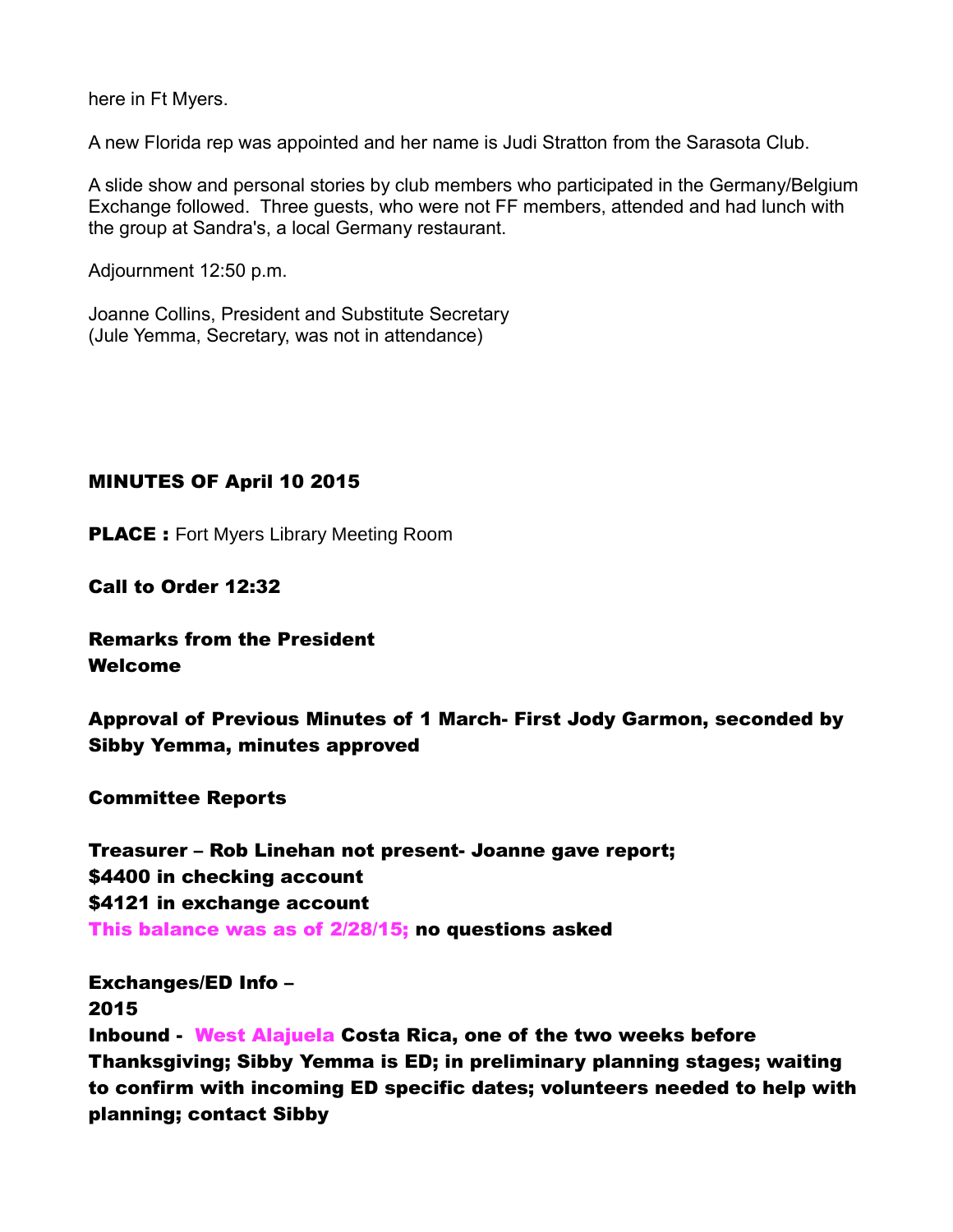Outbound- Schwerin, Germany and Brugge Belgium, May 2015, 8 members from our group are excited to be going;

Lou Rizk not available; Cheryle Phelps stated he has not received any information from the German group yet.

2016

Inbound- Africa- ambassadors will come from different parts of the country; possible December 2016; if interested in being the ED let Joanne know

Outbound- Turrialba Costa Rica- February 2016- Joanne is ED; will try to coordinate a one week tour after the main exchange; members who have visited Costa Rica before have reported that the tour is exceptional.

Possible outbound exchange to Denver, CO & Lincoln NE September 2016- Joanne has been in contact with the Denver club who feel they cannot host Sep 2016 because of an already busy schedule; our members still would like to visit and the question of possibly spring 2016 will be posed to the Denver club. Joanne MacPeek expressed interest in becoming the ED.

Membership – Sue Linehan not available

Joanne reported we currently have 47 members

Michelle Kemps, from Punta Gorda a new member was present. She introduced herself and is looking forward to getting involved with our club. Gail Tomei from W Palm Beach is a new member also but she was not present at the meeting.

Susan Beaudry, who recently became a full time Ft Myers resident and belonged to a Dallas friendship force group, introduced herself and a friend. They will join our club.

 Sue and Joanne recently gave a presentation to recruit new members at the Punta Gorda Library. They are trying to get a meeting scheduled with a Charlotte County retired teachers group.

If any members know of any groups who may be interested in our club, let Joanne & Sue know.

Web- Richard Collins has added "cultural" to the description of our club on the main page

Visit the web site for information; directions to where the meetings are held when in a public place; and also the registration form for the All Florida conference can be found on the web site; click on the ALL Florida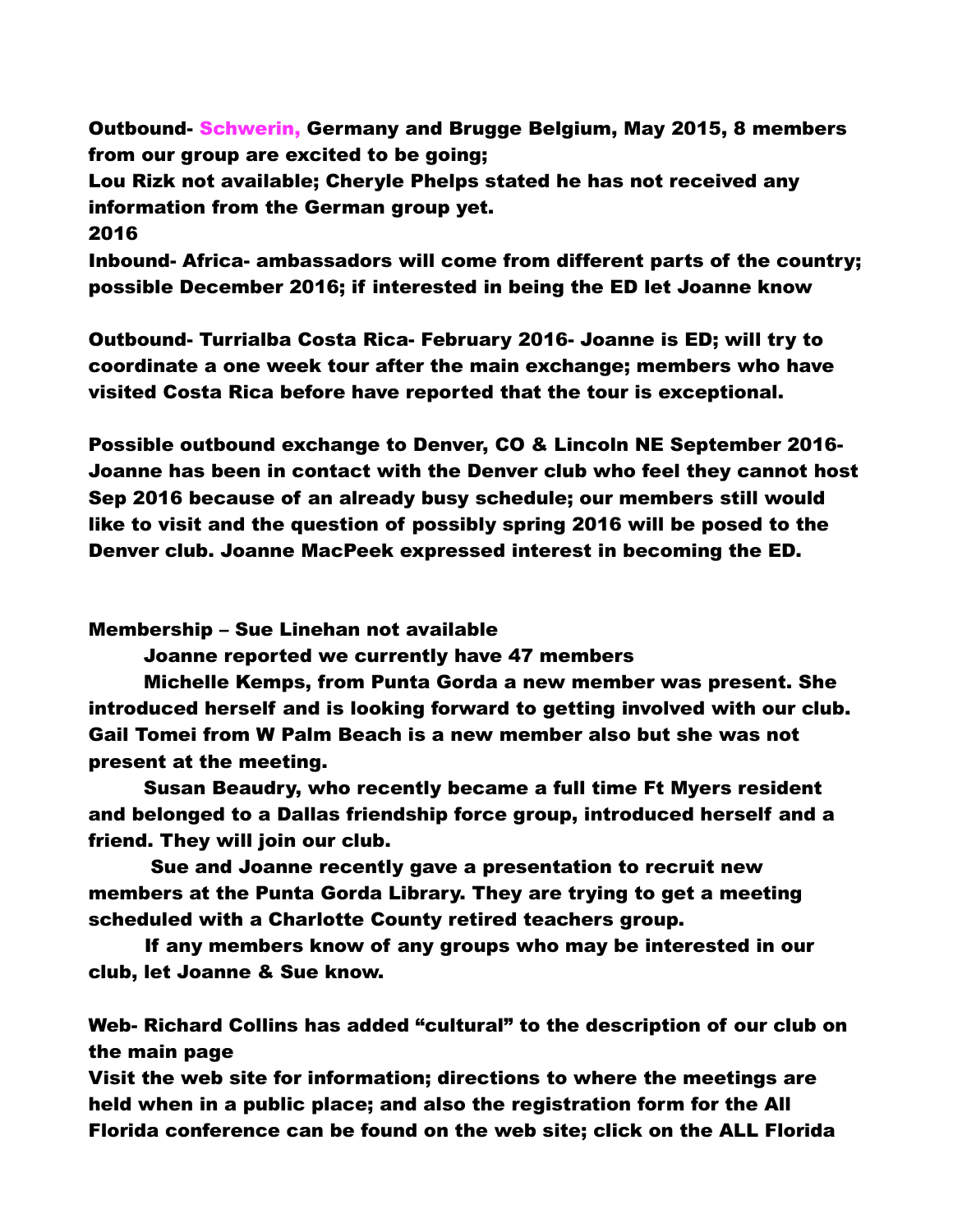#### Conference link on the home page

#### Facebook, sunshine report – Cheryle Phelps no report

### Newsletter – Joanne Collins-

Joanne encouraged members to read and contribute to the newsletter. If you are traveling with another club let her know or doing any other interesting activities so it can be put into the newsletter.

She can see who reads the newsletter; puts their names in a hat and this month Jody Garmon won the drawing.

#### Club Store – Pam LaFontaine not able to attend

You can order shirts, badges, pens or pins by going on our web site and filling in an order form. The shirts and badge will be directly mailed to you from the company. Some members are still waiting for articles they ordered through Pam; Joanne will check into those.

#### Historian – Carla Harms

Mentioned that the club used to have an alligator suit which was used during the welcomes but no one is aware of what happened to it.

#### Old Business

October 10 2015 our club is hosting the All Florida Conference at Whiskey Creek Clubhouse in Fort Myers.

Dennis Yemma and Sue Linehan are in charge.

All members are encouraged to help out.

## New Business

 Friendship Force International has new 2015 Strategic Plan-Joanne has a copy if anyone is interested in reading it.

Friendship Force International also has a new 2015 exchange Policy-For Outbound foreign exchanges- The ambassador fee to FFI Atlanta

will be \$165, plus \$100 suggested host fee to total \$265.

Domestic outbound- The ambassador fee will be \$50 for stays of 4-7 nights and a host fee of \$100 to total \$150.

NEW- "Fill the Seat" policy for exchange directors. If the exchange is not filled 100 days prior to departure the ED must publish the exchange with Friendship Force International.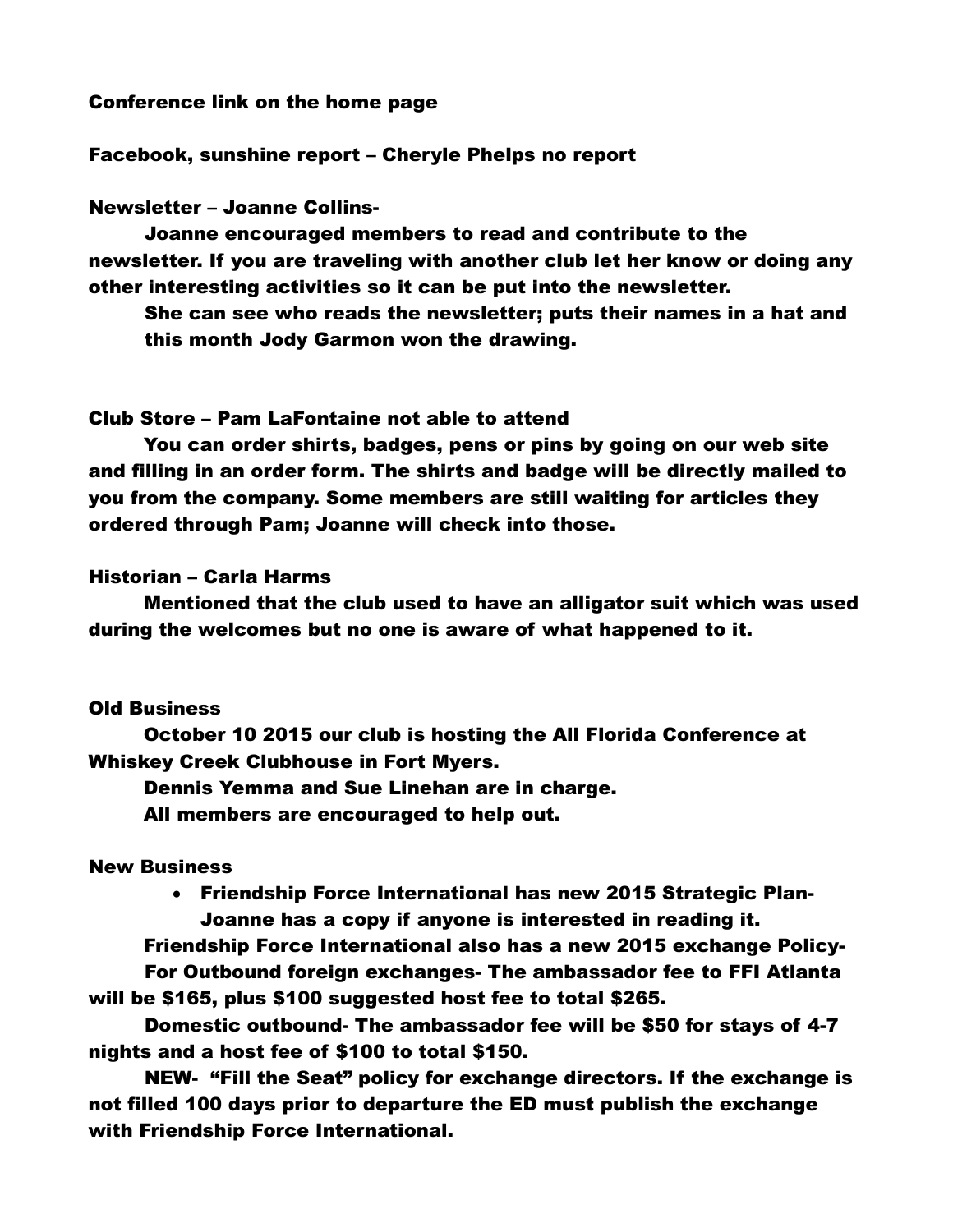## UPCOMING MEETINGS

June 19 1100 Punta Gorda Firehouse, program on the May exchange to Germany and Belgium will be presented.

August 9 Ice Cream Social hosted by Reta Lanning & Bob Kissinger

- The Harmons' gave an account of their recent exchange with a Vancouver group who traveled to Australia and New Zealand. They broke up their long trip home by also going to Figi on their own. They had a wonderful time.
- Elin Derickson brought two friends to the meeting, Rene and Jane. We hope they consider joining us.

TSA Program: Sibby Yemma introduced Shane Pickwick; Assistant Director of screening at SWFL International Airport and former Marine.

Mr. Pickwick gave the club information on advanced imaging technology; pre screening; pre check; and many other topics of interest to the club members. He also answered questions from the group.

His talk was well received and Joanne presented him with a Tervis tumbler with SWFL FF logo in appreciation for his time.

Adjournment 14:10

Jule Yemma

Secretary jhb j

FRIENDSHIP FORCE SWFL MEETING Board Meeting

# MINUTES OF March 15 2015

**PLACE:** Linehans' Home Punta Gorda

Presen**t: Joannne Collins, Dennis Yemma, Rob Linehan, Jule Yemma, Sue Linehan, Richard Collins**

Call to Order 14:14

# Remarks from the President

Thanked board and other members for coming and thanked our hosts the Linehans who provided a light lunch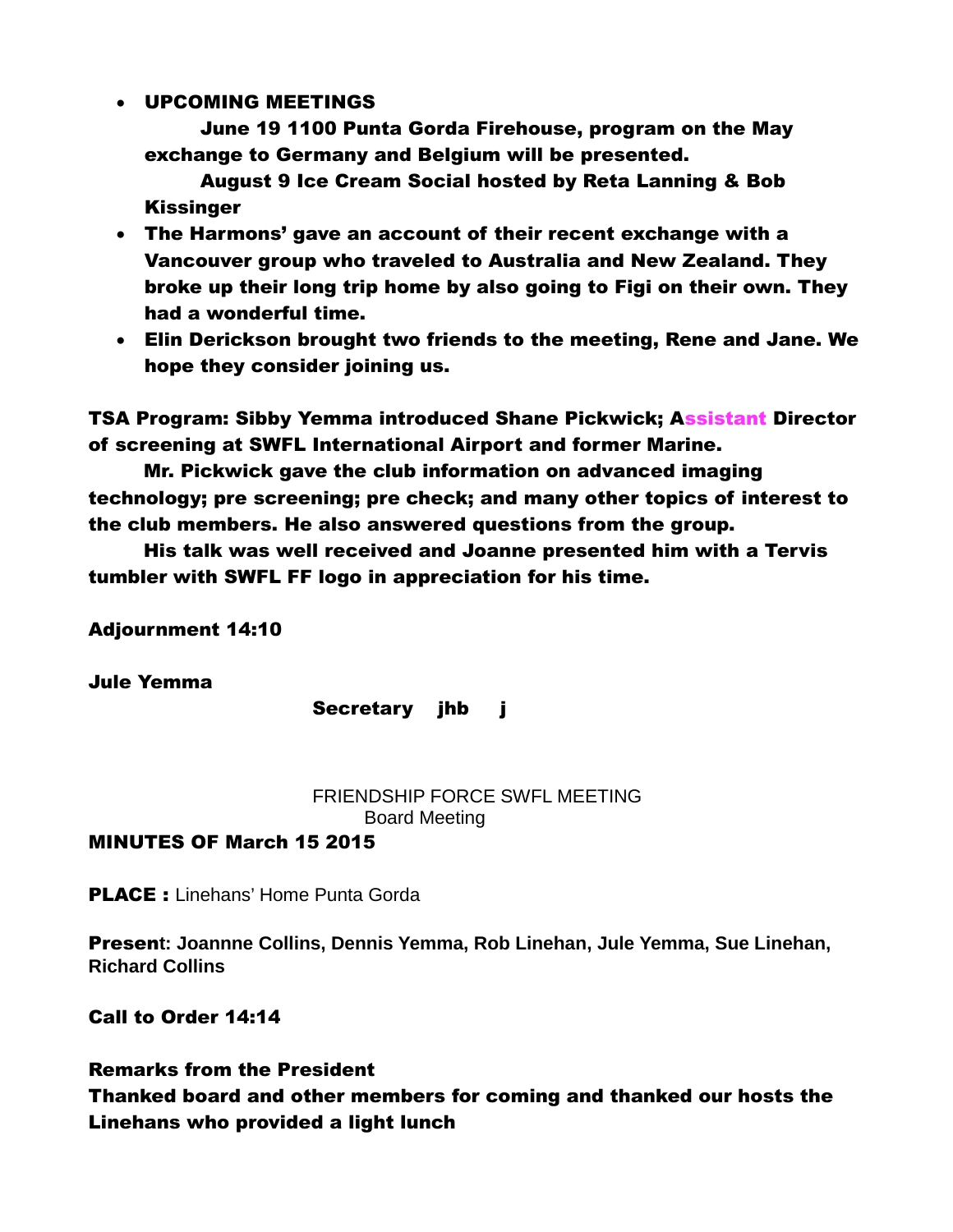# Approval of Previous Minutes of Janaury 7 2105 Meeting Minutes approved

## Committee Reports

## Treasurer – Rob Linehan

- Board members received treasurer report by email; no questions asked
- Rob informed board that members who need t-shirts or name badges can now order them from the club store and their order will be sent directly to them rather than getting them the next time they see the store manager.
- Due to price increases, badges are now \$12 and t-shirts are \$23 including shipping.
- 1. Dennis suggested that new members dues should include the cost of a badge, rounded to \$12, for total of \$37. Board members agreed to the idea.
- 2. Rob informed the board that the money has all been collected for the German/Belgium exchange. Lou Rizk is working on the exact amounts we need to pay the host clubs as well as what we need to pay Friendship Force International. Joanne will check with Lou.
- 3. Rob and Sue will be leaving 8 April for 2 months- Other board members agreed to have Joanne handle the treasurer's duties.

# Exchanges/ED Info

- Domestic Inbound 2016- no requests at this time
- Domestic Outbound 2016- Denver CO and Lincoln NE; Joanne will ask club members for interest and time of year; possibly late September, early October.
- Foreign Inbound 2015 Costa Rica November; Sibby Yemma ED has the name of the contact for the Costa Ricans club and has sent an email to her.
- Foreign Outbound 2016- Turrialba Costa Rica-

Pam LaFontaine and Joanne Collins would like to be the ED. The Board voted for Joanne to be the ED.

There was discussion regarding the number of ambassadors for the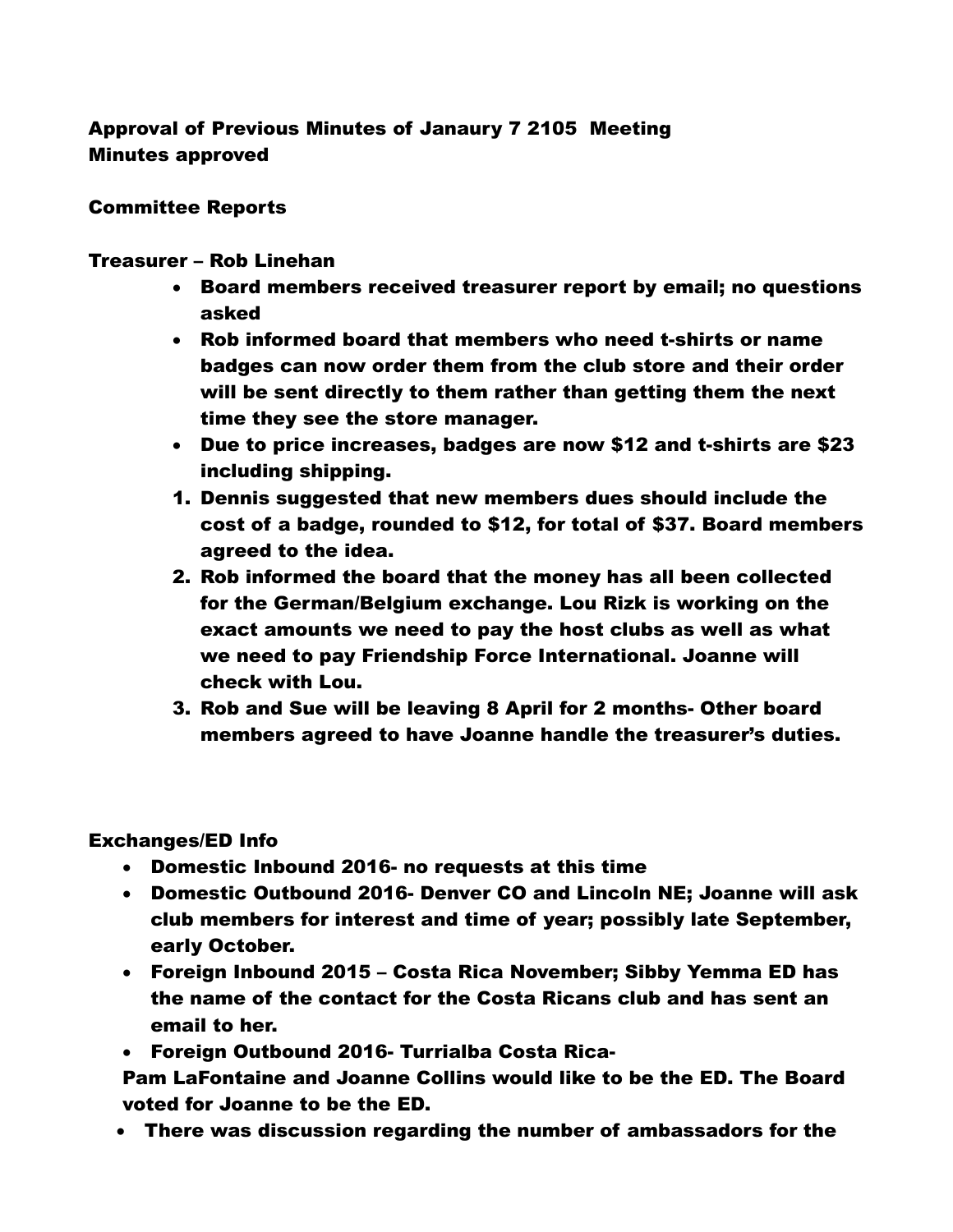German/Belgium exchange and whether there would be enough for Lou Rizk's fees to be paid. Joanne will check with Lou.

# Membership – Sue Linehan

- March 31, Joanne and Sue will present to the Punta Gorda Library
- Two new members have called and heard about the club by word of mouth. They have decided to join. Gail Tomei is from West Palm Beach; and Michelle Kemp is from Port Charlotte.
- There was some discussion regarding having members join who are out of our immediate area due to concerns about being able to participate in inbound exchanges or local activities.

# Programs

10 April 12:30 Fort Myers Library Annex- TSA representative will speak to the group. Sibby Yemma is arranging to have the speaker. Joanne may be sailing and will need a ride from Fort Myers dock. She will let Jule know where and when.

19 June- Report on German/Belgium exchange at Punta Gorda firehouse 11:00

9 August- Ice Cream Social, 15:00, Joanne Robbins in FT Myers has volunteered.

# Web Site

Richard will update the home page to read "cultural exchange travel club"

Newsletter – Joanne Collins

Joanne continues to enjoy doing the newsletter and has contacted some of the club members who never read it.

Club Store – Pam LaFontaine will continue to order the pens and pins for the club. Rob will check with her to see if she found out if there was a discount depending on the amount ordered.

# Old Business

 Joanne discussed the Florid "Show" for exchanges. She had sent out information to the board resembling what the Denver club did at the farewell. Using the letters FLORIDA, to convey information to our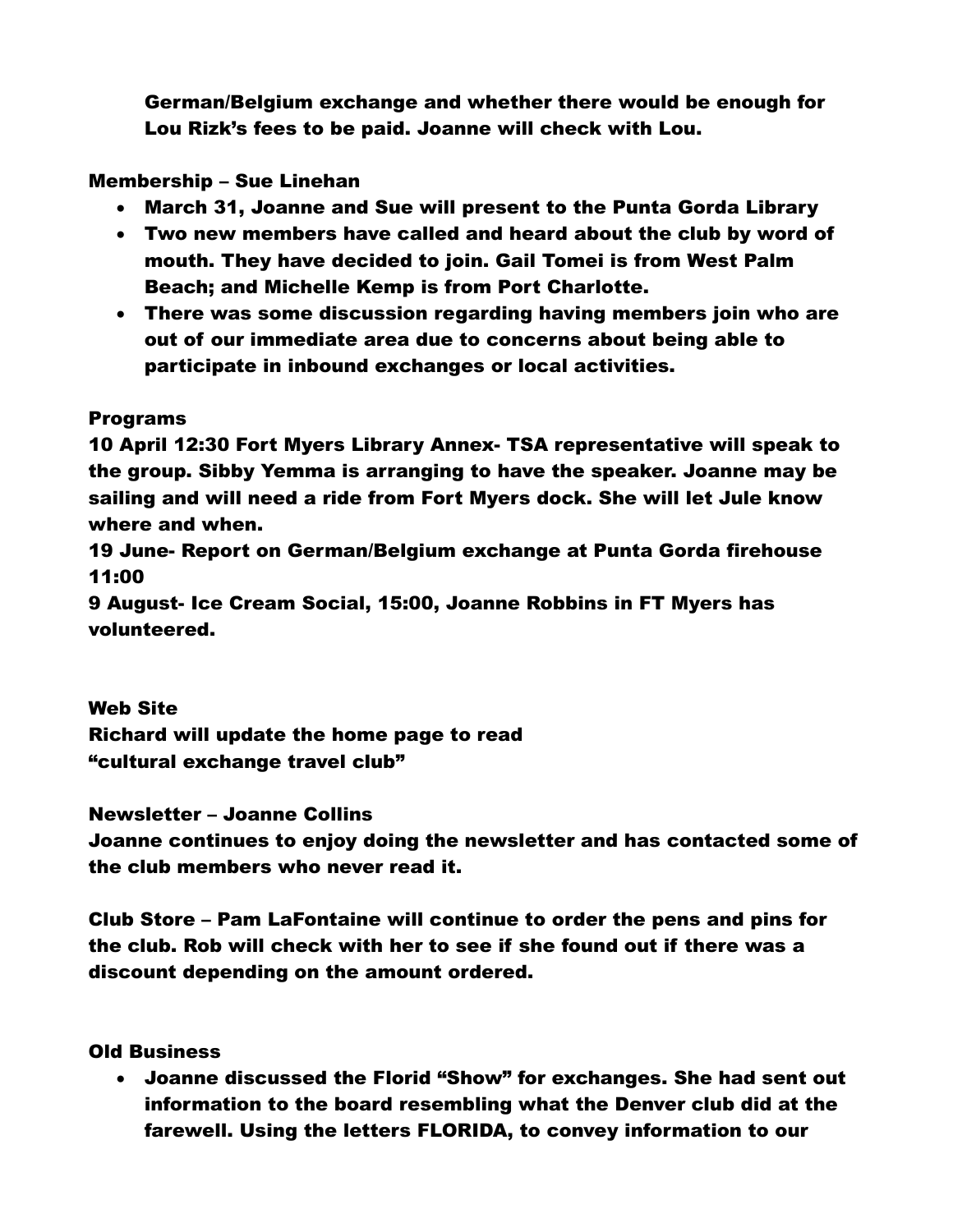hosts. Dennis suggested to make more bullet statements than long sentences.

 All Florida Conference Oct 2105 Joanne had examples of information to be sent out; registrations forms and an agenda for the day. Some suggestions and revisions were made. Joanne will send to FFI for input. Richard will post the registration form on our web site. Once registration forms start coming in, with deadline of early September; Sue and Dennis will firm up topics for breakout sessions based on interests shown by those who register.

## New Business

Joanne read the information she put in the club profile for the FFI website. Members agreed it sounded good.

Summer vacation plans were discussed: Sue & Rob will be away July and  $1<sup>st</sup>$  week of August Joanne & Richard will be away June 20-30 Jule & Dennis will be away July

Adjournment 1600

Jule Yemma

# **Secretary**

# **FRIENDSHIP FORCE SWFL MEETING MINUTES 2015**

# MINUTES OF March 1 2105

**PLACE** : Yemmas' Fort Myers

Call to Order 15:20 Friendship force pledge recited

# Remarks from the President

Joanne thanked everyone for coming to celebrate World Friendship **Day** 

Richard Collins showed a video of photos from the recent Denver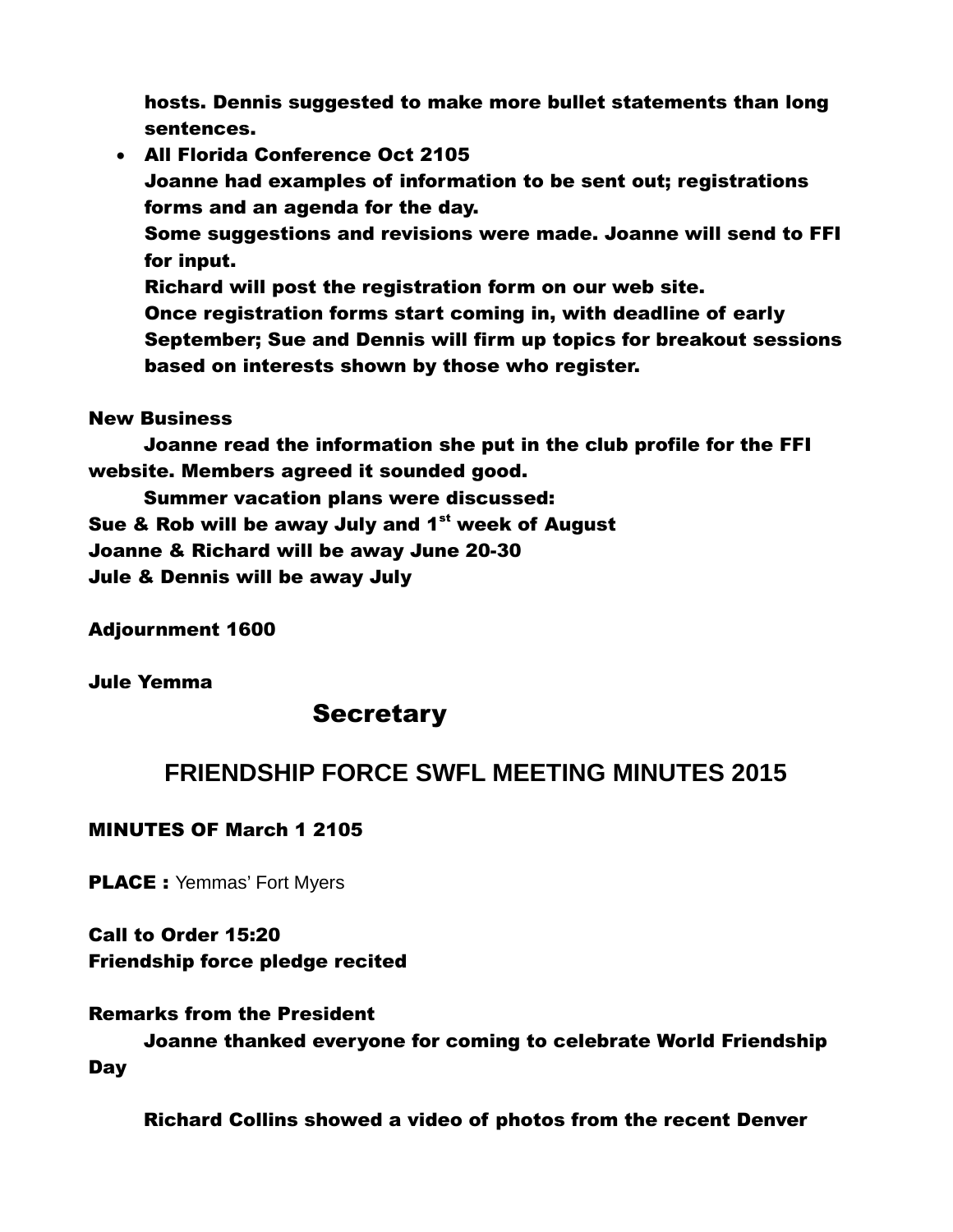## exchange

# Approval of Previous Minutes of January 6 2105– minutes approved

# Committee Reports

# Treasurer – Rob Linehan \$6100 to include \$4100 in general account and \$2000 in exchange account.

## Membership –

- Joanne reported that she and Sue Linehan gave a talk to a women's group in Elin Derickson's community. Elin reported they were well received.
- Joanne and Sue will be giving a talk on the club at the library in Punta Gorda
- If any members are aware of any retired teacher groups in our area let them know. Elin will check in Naples.

## **Exchanges**

- Joanne reported that the recent Denver exchange went well and she has received a lot of positive comments. She thanked everyone for their efforts.
- The Denver group would like us to come visit. The question was asked if it would be possible to have an outbound to Nebraska and Denver at the same time. This would have to be determined in the future.
- May outbound 2015 to Schwerin/Germany still have a few openings. Contact Lou Rizk for information.
- Inbound November 2015 from Costa Rica -Sibby Yemma will be ED
- Maynard Houston questioned why only Costa Rica seems to be the place for exchanges at this time. Gwen, a guest and district representative from NJ explained that it depends on which clubs are able to host international exchanges and Fort Myers is ideal for this.
- Outgoing 2016- ? February- to Turrialba Costa Rica- An ED will be needed. Pam LaFontaine expressed interest in the position. If anyone else is interested let the board know.
- Inbound 2016- November/December- Atlanta has informed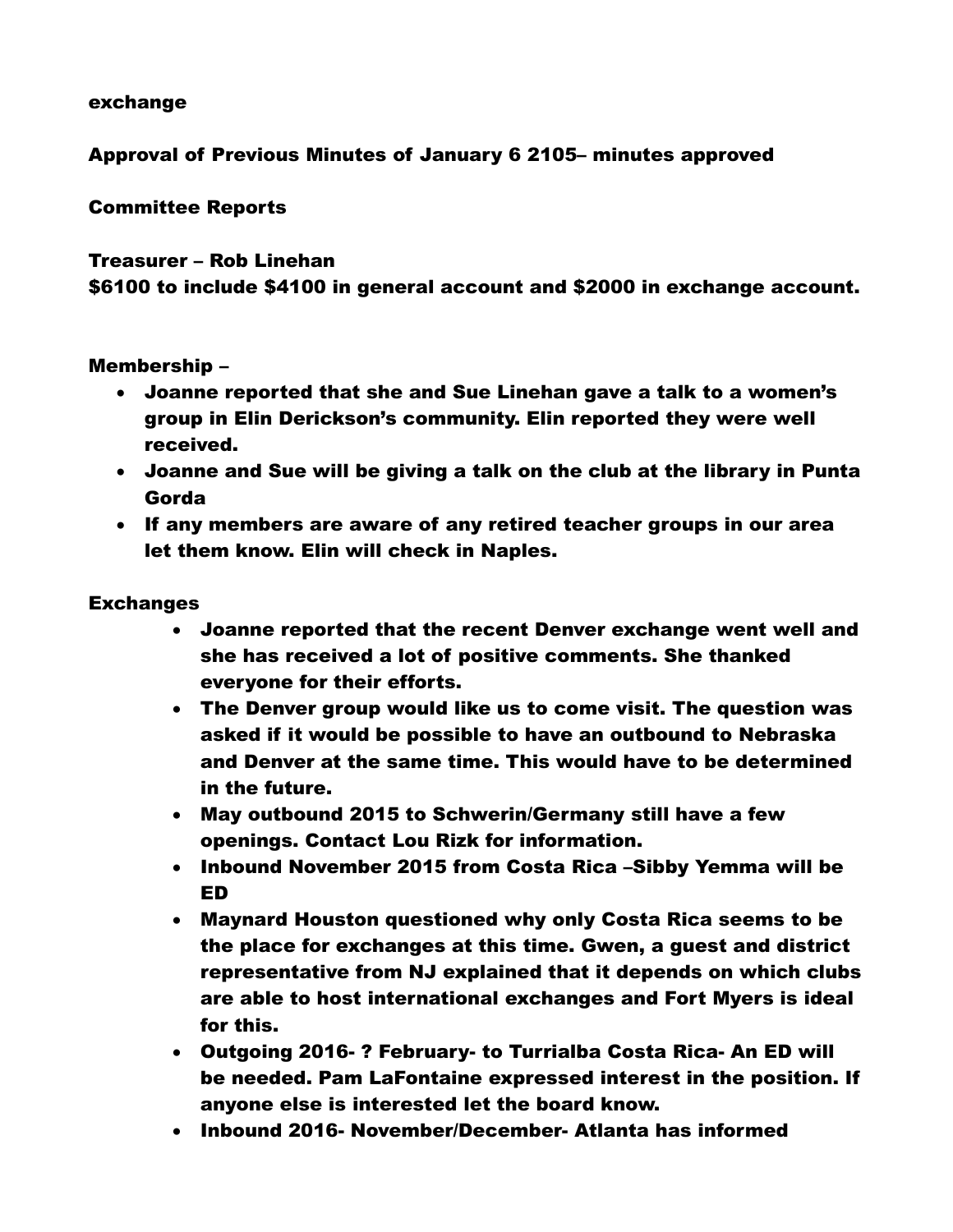Joanne that an All African exchange is in the works for our club. This would involve hosting ambassadors from all different parts of Africa. More information to follow.

# Web Site -Ricahard Collins - visit the site

Sunshine, Facebook- Cheryle Phelps members need to click on like to see the facebook page

Newsletter – Joanne Collins

Please submit information you want to see in the newsletter. It can be about whatever activities you may be involved in or let the group know where you are traveling to with other clubs

Club Store – Pam LaFontaine had some Florida pins and pens to sell for \$1 each.

## Old Business

The World Conference in Vancouver in August is overbooked. Joanne is on a waiting list.

## New Business

- All Florida Conference- October 10 2015- hosted by our club
- Dennis Yemma and Sue Linehan will co-chair the event
- Whiskey Creek Country Club, Fort Myers, has been booked by Dennis at a cost of \$20/person, from 8AM-4:30PM. This will include coffee and pastry in the morning, buffet lunch, and water and coffee with pastry for break.
- Help will be needed- All members need to be involved to show the other Florid clubs that we are small but mighty.
- Joy Beneditto, president of Florida FF, will come from Atlanta to attend. Joanne thinks she may want to address all the clubs about the possibility of hosting a World Conference in the Orlando area.
- April 10- a speaker from TSA will be at our meeting in the Library annex in downtown Ft Myers. The meeting time has been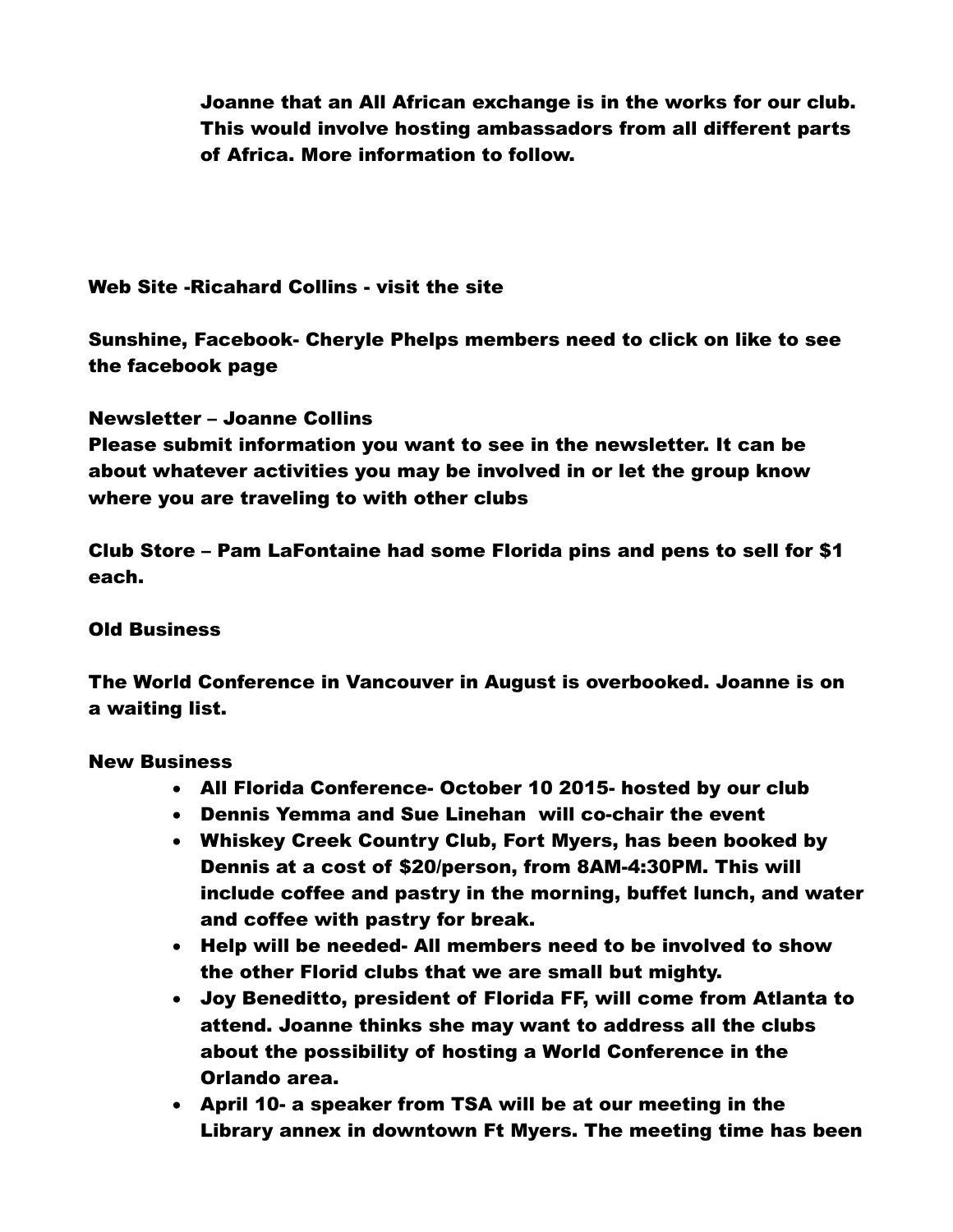moved to 12:30. Sibby Yemma is arranging for the speaker.

- Dennis asked for someone to be there early to assure the room is open and set up. Jule Yemma volunteered.
- Joanne reported that FFI International will be displaying artwork from children at the World Summit of Peace Laureates in Atlanta. If you know any teachers have them check out the FFI web site for details.
- Joanne Robbins reported that her church, the Nazarene Church on Daniels, hosts 8-13 year old Chinese students in July. They come for two weeks to learn our culture and language. If anyone is interested in hosting contact Joanne.
- Happy Birthday was sung to Jule for her special day.

Adjournment- 15:55

Respectfully submitted Jule Yemma

# **Secretary**

## MINUTES OF January 16 2015

**PLACE** : Ft Myers Main Library

## Call to Order 11:05

Presentation: Richard Collins presented his philosophy about our new web site and what it should represent to potential members, other clubs and our own members. He demonstrated how to navigate the new web site. Members were encouraged to submit information and pictures from exchanges they participate in to keep the web site interesting. The web site can be found at [www.friendshipforceswfl.org](http://www.friendshipforceswfl.org/)

Remarks from the President Joanne introduced two new members : Joanne MacPeek, Ft Myers Bill Chmela, Port Charlotte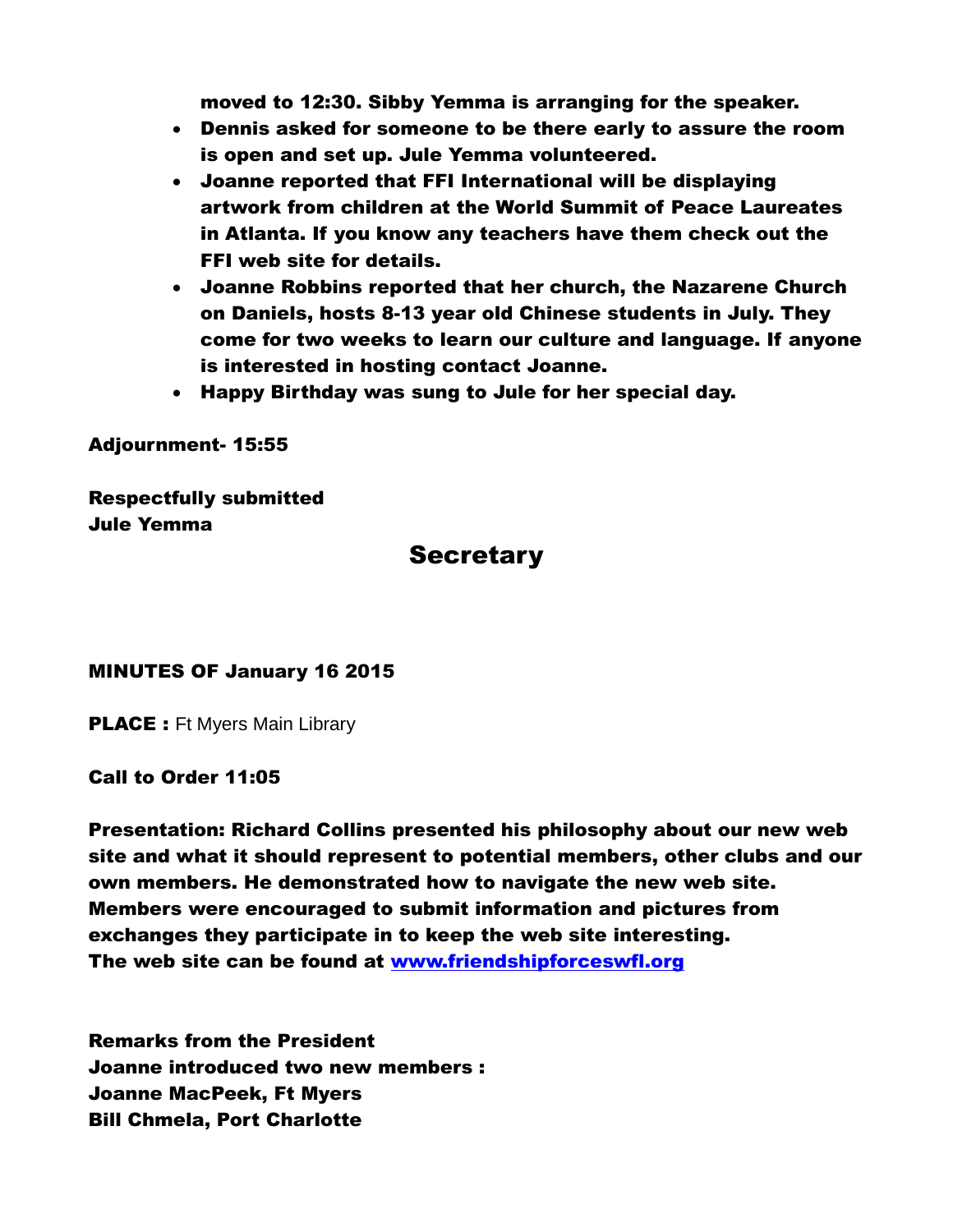# Approval of Previous Minutes of December 14 2014 Meeting Dennis Yemma move to accept, second by Sibby Yemma –Minutes approved

## Committee Reports

Treasurer – Rob Linehan Current balance \$6395 Report filed for audit

## Exchanges/ED Info

- Cheryle Phelps gave update for Lou Rizk regarding Schwerrin Germany and Brugge Belgium in May.
- Joanne reminded members that they also can travel with other clubs. Information regarding other trips can be found on the international web site.
- Sue informed members that they should send pictures and a short bio of trips to Joanne for the newsletter and/or Richard for the web site.

## Membership – Sue Linehan

- Sue distributed cards that included our web site address and friendship force international web site. It was suggested that when you hand them to a potential member you should write your name and email address on the back of the card so the person who shows interest has someone to contact with questions.
- There is also a place on our web site membership page with a contact email for potential new members. The email is

## [ffswflpg@gmail.com](mailto:ffswflpg@gmail.com)

 Joanne and Sue recently gave a presentation about our club to a women's group in Naples but they have not had any contact from potential members yet. If anyone in the club has a group they would like Sue to present to let her know.

Sunshine report – Cheryle Phelps nothing to report at this time

## Newsletter – Joanne Collins

Please send information to her for the newsletter by the  $28<sup>th</sup>$  of the month. It does not have to be only exchange information. It would be interesting to know where our members are traveling or what activities they are involved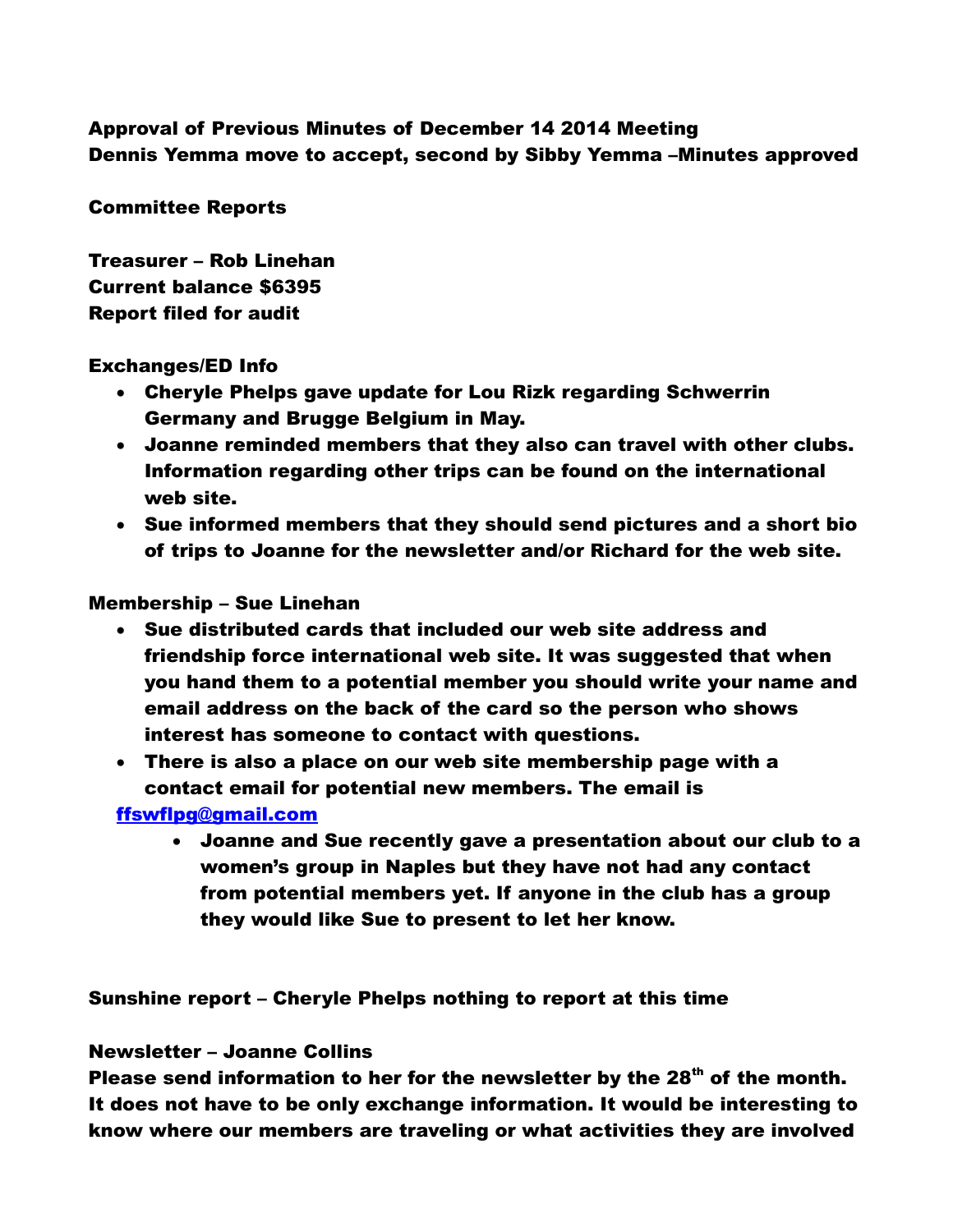Club Store – Pam LaFontaine

Pam showed the new name badges with larger letters, cost \$10

New blue shirts \$20 and also had pins and pens with the club name on for

\$1 each. Contact Pam if you want to place orders.

Old Business

The All Florida Conference hosted by our club will be October 10 2015.

Dennis Yemma will chair committees to organize the event, which will be at the Whiskey Creek Country Club in FT Myers.

Volunteers will be needed to help, more information to come.

Joanne has been in contact with FFI to send a speaker.

## New Business

 The board proposed an amendment to the bylaws at the December meeting.

The proposal was sent to members by email.

Rob Linehan proposed a change to the amendment to put a cap on the fee paid.

The amendment is as follows:

THE BOARD PROPOSES THE FORMULATION OF AN ED REIMBURSEMENT POLICY FOR CLUB OUTBOUND TRIPS. IT MAKES THE PROPOSAL IN KEEPING WITH POLICIES ALREADY IN PLACE BY MANY OTHER FRIENDSHIP FORCE CLUBS. THEREFORE A MOTION IS MADE TO REIMBURSE THE OUTGOING ED FOR THE COST OF EACH HOME STAY UP TO \$200 AND EACH FRIENDSHIP FORCE INTERNATIONAL (FFI) FEES USING THE FOLLOWING FORMULA: THE TOTAL COST OF THE HOME STAY FEES PLUS THE FRIENDSHIP FORCE INTERNATIONAL FEES FOR THE ED WILL BE DIVIDED BY THE NUMBER OF AMBASSADORS THE RECEIVING CLUB CAN HOST. EXAMPLE: 15 AMBASSADORS, \$100 PER AMBASSADOR TO HOME CLUB AND \$150 PER AMBASSADOR TO FFI; THE ED COST IS \$250 DIVIDED BY 15 EQUALS \$16.67 PER AMBASSADOR OR \$17 TO COVER ED COST. THE FEES WOULD BE PAID TO THE TREASURER OF OUR CLUB AND POSTED TO THE EXCHANGE ACCOUNT TO KEEP ACCURATE RECORDS.

The motion to accept the proposed amendment was approved by Pam LaFountaine and  $2<sup>nd</sup>$  by Cheryle Phelps.

The amendment to the bylaws passed.

Cecelia Bridge gave information to the hosts for the upcoming

in.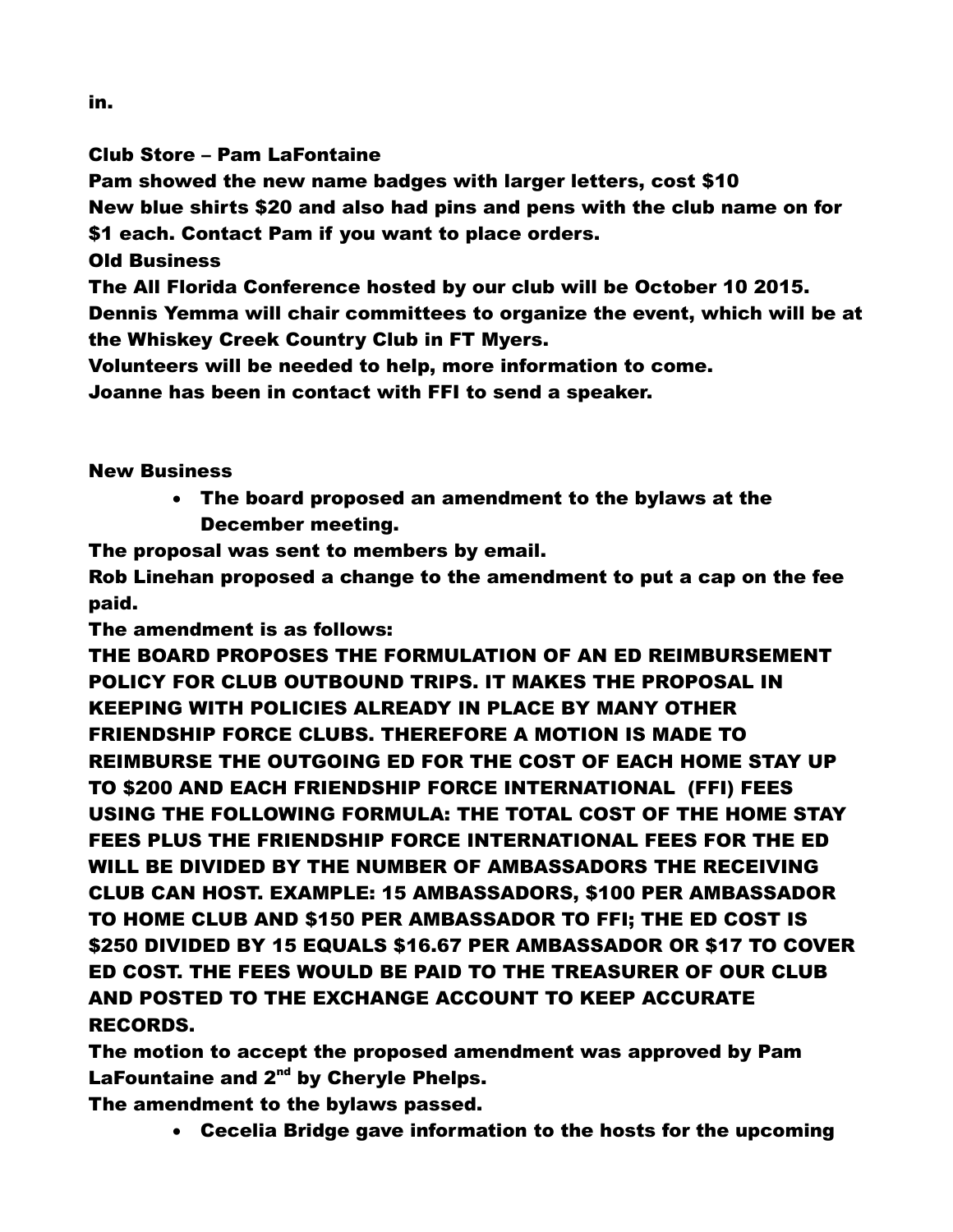Denver inbound exchange February 2-7.

Sign up sheets for the various activities were sent around.

Adjournment : 12:30

Jule Yemma, Secretary

# FRIENDSHIP FORCE SWFL MEETING

Board Meeting

MINUTES OF January 7 2015

PLACE : Yemma's Home Ft Myers

Present: Joanne Collins, Dennis Yemma, Sibby Yemma, Rob Linehan, Jule Yemma, Richard Collins, Sue Linehan

Call to Order 13:40

Approval of Previous Minutes of 6 December 2014 Meeting – Accepted Dennis Yemma, 2<sup>nd</sup> Sibby Yemma -Minutes Approved

Old Business

- Dues: Rob read the names of the members who have not paid their dues; Joanne and Rob will follow up by calling and email to determine who wants to remain members in the club.
- Denver Exchange: Jonnie Sprimont was unable to make the meeting; Cecelia Bridge will be at the general meeting on 16 January to give final updates. Sibby agreed to host three more people for the small dinner parties on 4 February.
- Date and Place for the All Florida Conference:
	- 1. Joanne reported that she has been in touch with Sandy Gourdine, Fl representative for FF International, who would be willing to come to the All Fl Conference hosted by our club.
	- 2. Rob inquired about expenses for Atlanta representatives to attend. Joanne will need to research this.
	- 3. Joanne gave Dennis a copy of last year's agenda to use for planning the conference.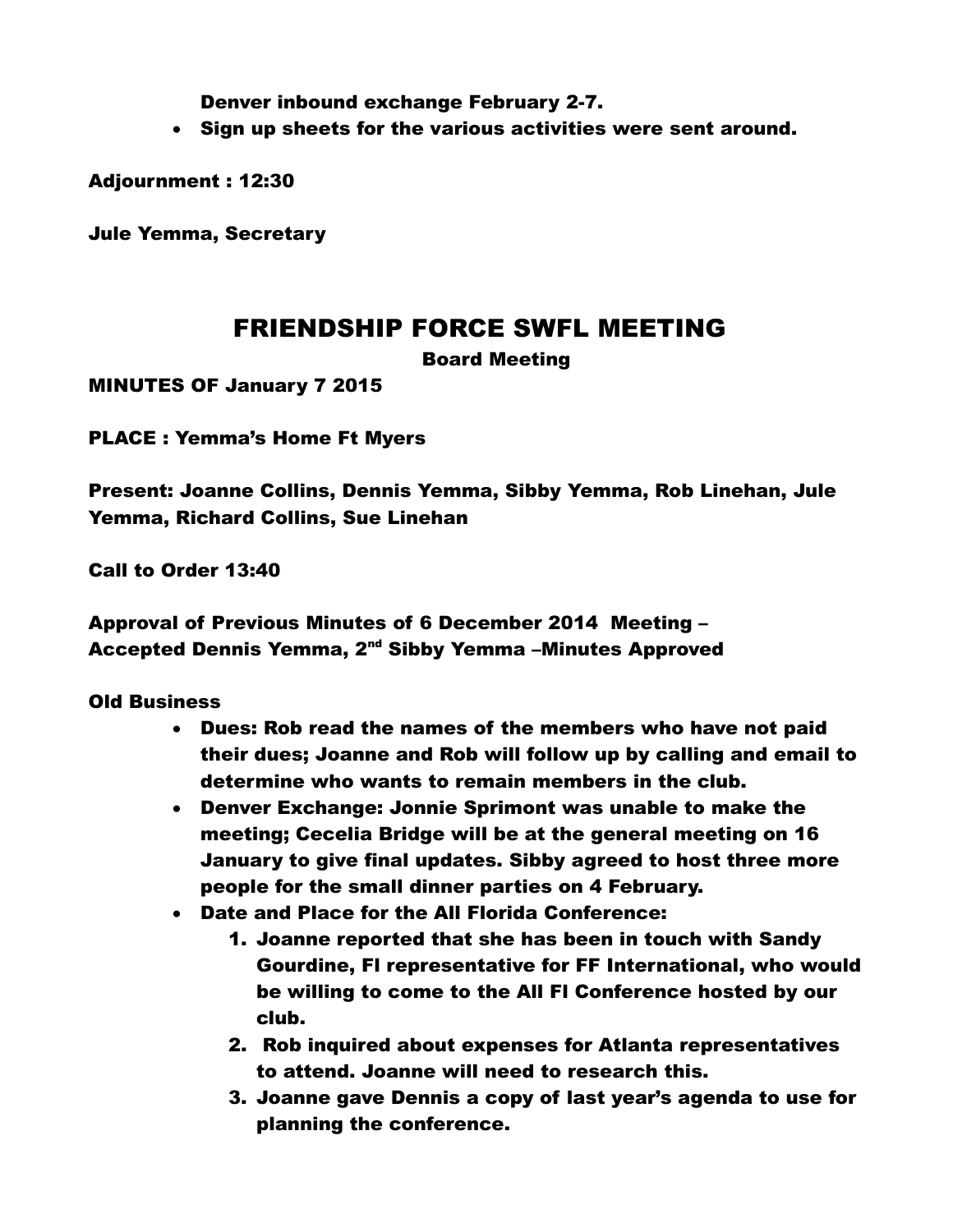- 4. Joanne will check with Sandy about time frame for the meeting. Board members discussed early November as a possibility.
- 5. Dennis reported that he has checked with the Whiskey Creek Country Club for the venue and it was agreed by the members to be a viable option. Details will be confirmed at a later date.
- Reimbursement of Club ED :
	- 1. A motion was made by the board at their December meeting to reimburse the outgoing ED for their home stay fees.
	- 2. It was brought to the general members at the 14 December meeting. Jody Harmon, parliamentarian, informed the board that it needed to be put in writing for the general members and voted upon. The motion was tabled until the January meeting for a vote.
	- 3. Dennis proposed a change to original motion of using the amount of 20 ambassadors as the divider for the fees because sometimes the number may be less. Sibby 2<sup>nd</sup> the revision.
	- 4. The following statement will be emailed to all members prior to the general meeting on January 16.

THE BOARD PROPOSES THE FORMULATION OF AN ED REIMBURSEMENT POLICY FOR CLUB OUTBOUND TRIPS. IT MAKES THE PROPOSAL IN KEEPING WITH POLICIES ALREADY IN PLACE BY MANY OTHER FRIENDSHIP FORCE CLUBS. THEREFORE A MOTION IS MADE TO REIMBURSE THE OUTGOING ED FOR THE COST OF THE HOME STAY AND FRIENDSHIP FORCE INTERNATIONAL (FFI) FEES USING THE FOLLOWING FORMULA: THE TOTAL COST OF THE HOME STAY PLUS THE FRIENDSHIP FORCE INTERNATIONAL FEES FOR THE ED WILL BE DIVIDED BY THE NUMBER OF AMBASSADORS THE RECEIVING CLUBS CAN HOST.

EXAMPLE: 15 AMBASSADORS, \$100 PER AMBASSADOR TO HOME CLUB AND \$150 PER AMBASSADOR TO FFI; THE ED COST IS \$250 DIVIDED BY 15 EQUALS \$16.67 PER AMBASSADOR OR \$17 TO COVER ED COST. THE FEES WOULD BE PAIDTO THE TREASURER OF OUR CLUB AND POSTED TO THE EXCHANGE ACCOUNT TO HELP KEEP ACCURATE RECORDS.

- Loose Ends:
	- 1. February meeting: Would like someone from the Denver club to give a talk about their club and area. This needs to be confirmed with Cecelia.
	- 2. March Friendship Force Day- need a host for the international lunch
	- 3. April 10- Need a TSA representative to talk to the club members. Sibby will contact TSA at FL SW International Airport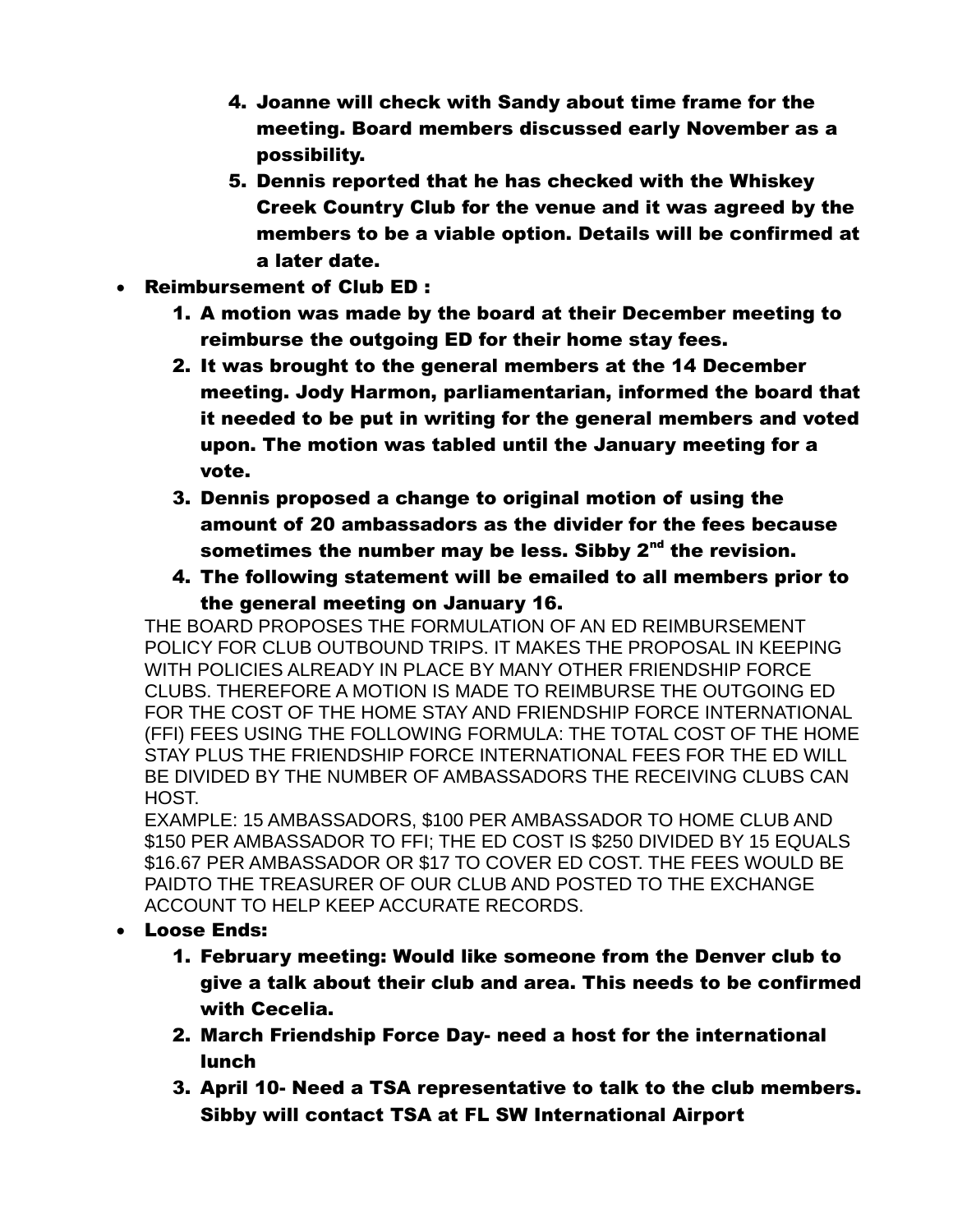4. August 9- need a host for the ice cream social.

### New Business

- Joanne questioned whether or not a budget is needed for the club. Board members discussed and felt one was not needed at this time.
- Richard proposed the club needs to purchase a projector to have available for presentations. Board members agreed after discussion. Sibby, Dennis and Richard will research and bring ideas to the general meeting on the 16<sup>th</sup>.
- Dennis proposed having snacks or drinks for the general meeting. It was agreed Yemmas' would bring bottled water only since the club tries to go to lunch after as a way to socialize.
- Jule wanted to know how long past minutes needed to be kept. She has two bags full of folders given to her when she became secretary. The board agreed that minutes over three years old could be discarded.
- Richard Collins presented his philosophy about our website and what it should represent to potential members, other clubs and our own members. He demonstrated navigating the new web site to the board. Richard will present the information to the general members at our meeting on 16 January.

## Committee Reports

Treasurer: Rob sent a report to board members that there is a total of \$7400 before FFI is paid on 15 January.

There were no questions regarding the report.

2015 Exchanges International: Lou Rizk was not present but reported to Joanne that he has three more slots to fill for the Schwerin, Germany and Brugge, Belgium exchange in May. He has sent the information to Atlanta. There is no inbound exchange for 2015 at this time; but the club is hosting the All Florida Conference in the fall.

## Membership:

Sue will be ordering contact information cards that can be handed out to potential members. She reinforced that the best venue for recruitment is still word of mouth.

Sue and Joanne will be speaking to a Naples Womens club this week. Elin Derickson of our club is a member there.